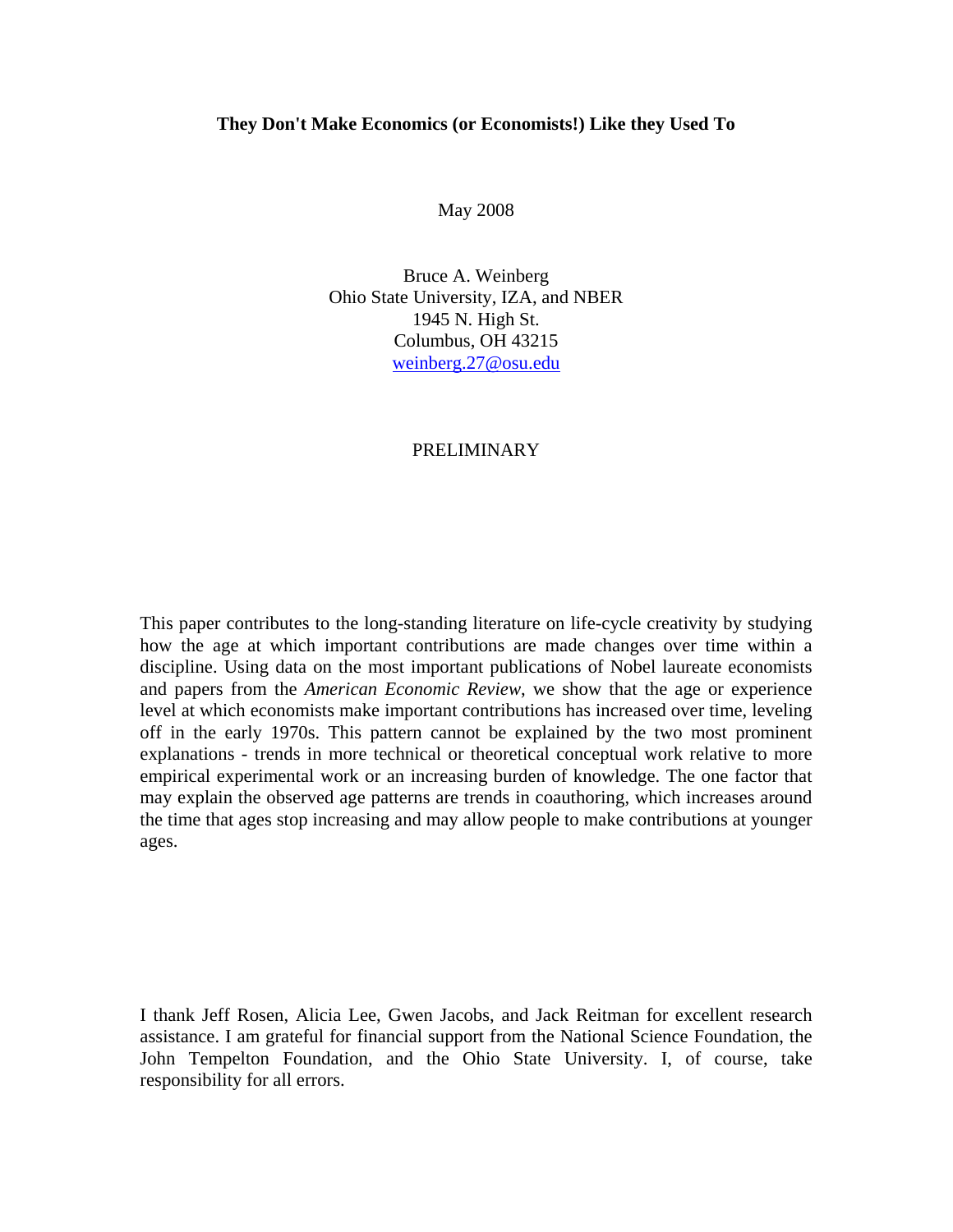# **They Don't Make Economics (or Economists!) Like they Used To I. Introduction**

Research on the relationship between age and creativity dates back to the  $19<sup>th</sup>$ Century (Beard [1874]). Psychologists, sociologists, and economists have all studied differences across disciplines in the age at which innovators do important work however, until recently, scholars have not studied differences within fields in the age at which scholars make important contributions. The age or experience level at which innovators make important creative works can both vary within fields at a point in time and change over time. This paper studies trends in the nature of economics work over the second half of the 20th century and how they are related to the age at which economists do important work. Economics is a particularly interesting discipline to study insofar as over the period studied, the nature of work in economics has changed substantially in ways that are objectively measurable.

We explore three aspects of work that have been shown to affect the age or experience level at which contributions are made. First, we distinguish the extent to which work is experimental versus conceptual. Galenson [2001, 2006], Galenson and Weinberg [2000, 2001], and Weinberg and Galenson [2007] identify inductive work, which is frequently empirical, as experimental and deductive work, which is frequently theoretical, as conceptual and show that experimental innovators make their important contributions later in life than conceptual innovators. For instance, Weinberg and Galenson [2007] find that experimental Nobel Laureates in economics do their most important work in their mid-50s whereas their conceptual counterparts do their most important work in their mid-20s. We show that until the 1970s economics was becoming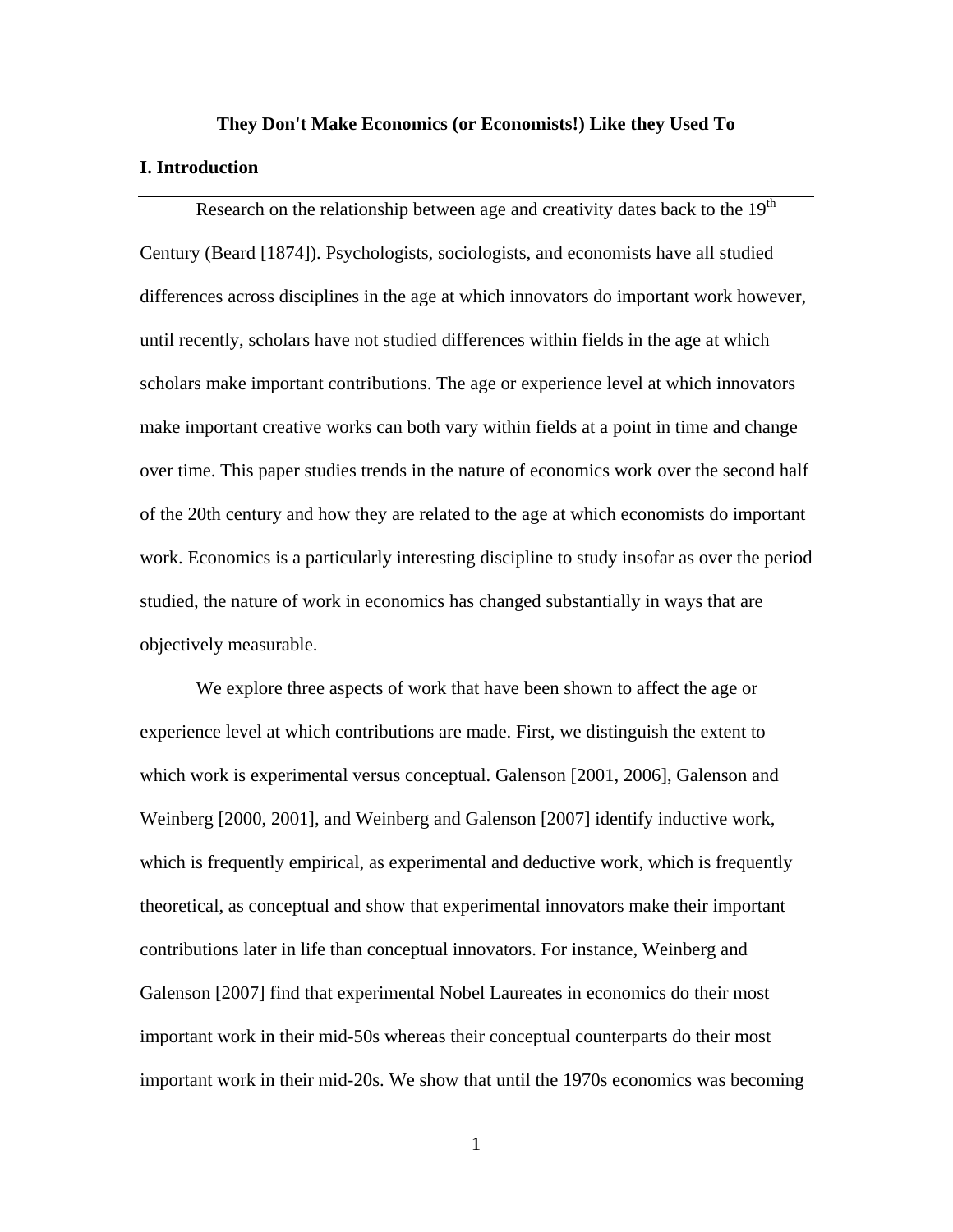more conceptual, but that this trend has, if anything, reversed in recent years, which would generate an upside-down V in ages.

Jones [2005] and Jones and Weinberg [2008] consider a second set of factors, arguing that the accumulation of knowledge generates a burden for innovators. As knowledge accumulates, it takes longer to acquire and parse the knowledge that is necessary to make important contributions, leading to an increase in the age at which important contributions are made as knowledge accumulates. Our measures of the stock of knowledge drawn on by papers shows little increase until the early 1980s.

Lastly, it is possible that one or both of these forces can be offset by changes in the number of coauthors. Jones [2005] and Wutchy, Jones, and Uzzi [2007] argue that one way to compensate for a greater burden of knowledge is to increase the size of teams and show that the number of co-author on scientific papers has increased over time.

We explore how economics has changed and how these changes are related to the age at which economists make important contributions in two data sets. The first data set comprises the important works of Nobel Laureates in Economics, identified using citations. The second data set comprises one full-length article taken from each issue of the *American Economic Review* from 1950 to 2000.

Both these datasets show that the age or experience level at which important contributions are made in economics has increased over time. This finding is similar to that found in chemistry, medicine, and physics (see Jones and Weinberg [2008]). The experience level at which people publish in the *American Economic Review* stops increasing in 1980.

Interestingly, these changes in ages do not line up with either the extent to which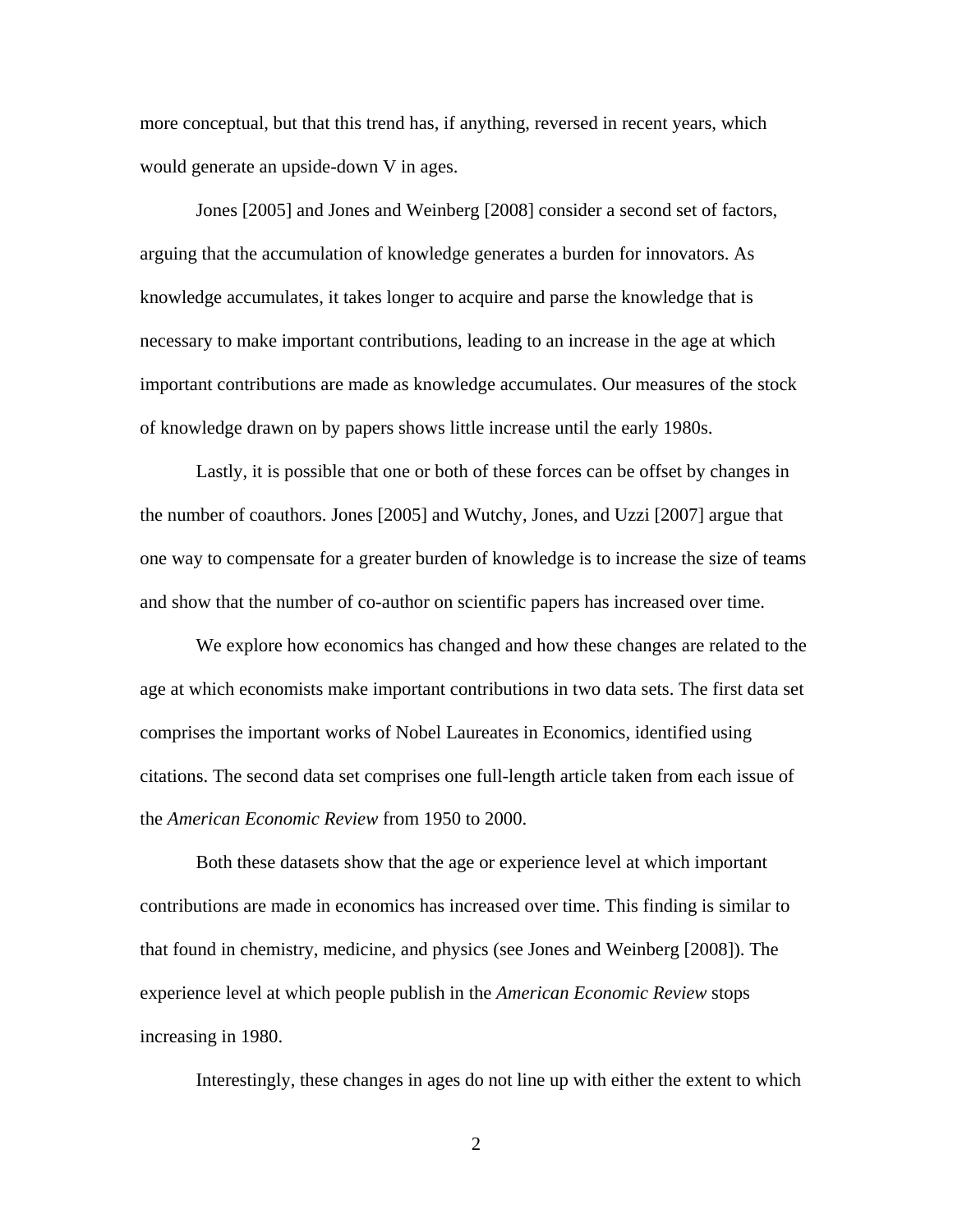work is experimental versus conceptual or the burden of knowledge. As indicated, until the 1970s, work in economics was becoming more conceptual and less experimental, which would be expected to lead to a decline, not an increase, in the age at which contributions are made. This shift toward conceptual work decelerated or reversed around the time when the experience of contributors stopped increasing. The knowledge burden argument does not do any better - the amount and age of knowledge appear to have increased around the time when ages stopped increasing. A shift to more coauthoring in the early 1980s may explain why the age at which people make important contributions stopped increasing at that time.

As indicated, research on of life-cycle creativity, much of which has been done by psychologists, has aggregated individual creators to the discipline-level, studying differences across disciplines in age of peak creativity. These studies tend to find relatively small variations across disciplines in the age of peak creativity, with creativity peaking in the mid or late 30s or early 40s in most disciplines (e.g. Lehman 1953, Chaps. 15-16; Simonton 1988, pp. 66-71). The handful of economists who have studied life cycle creativity have also treated disciplines as the unit of analysis (see Lillard and Weiss 1978; Diamond 1986; Levin and Stephan 1991; Stephan and Levin 1993; Hamermesh and Oster 1998; Van Dalen 1999).

This paper is part of a larger research agenda showing that (1) cross-sectional variations in the age at which people do their important work within a disciple and (2) changes over time in the age at which people in a discipline do their important work are both large relative to the cross-disciplinary differences that are the focus of existing work. The relationship between age and creativity is particularly timely as our workforce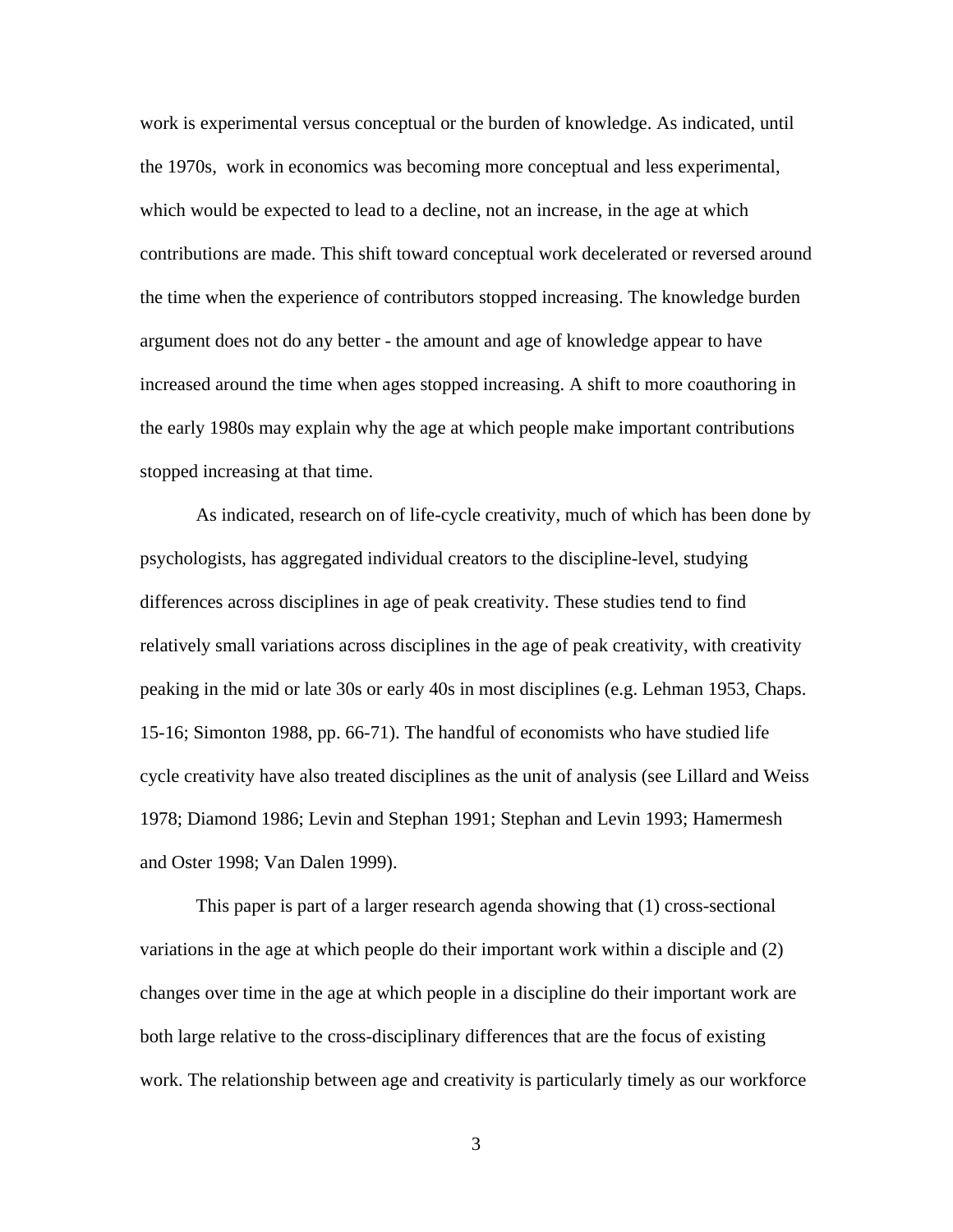ages.

We also depart from most of the existing literature by paying particular attention to very important innovators under the belief that important individuals are particularly interesting for understanding innovation. Most exiting work focuses on less important scholars (exceptions are Stephan and Levin 1993; van Dalen 1999; Jones 2005; and Jones and Weinberg 2006).

## **II. Data**

We employ two datasets for the analysis. The first comprises the most important works of Nobel Laureates in Economics. These works are a sample of the most important contributions in economics. The second comprises one article from each issue of the *American Economic Review* from 1950 to 2000. This sample captures important contributions, but ones that are, as a whole, less extreme and thereby better indicators of trends in broader section of economics work.

#### *Experimental and Conceptual Work*

As indicated, we focus on two aspects of work that have been related to the age at which innovators make important contributions. First, we distinguish the extent to which work is experimental versus conceptual (see Galenson [2001, 2006], Galenson and Weinberg [2000, 2001], and Weinberg and Galenson [2007]). Experimental innovators work inductively. Their innovations derive from knowledge accumulated with experience. Because empirical research frequently involves generalizing from a body of evidence, empirical innovators are often, but not always, experimental. Experimental work because accumulating a large body of knowledge takes time, important experimental work tends to be done relatively late in the career. For instance, Weinberg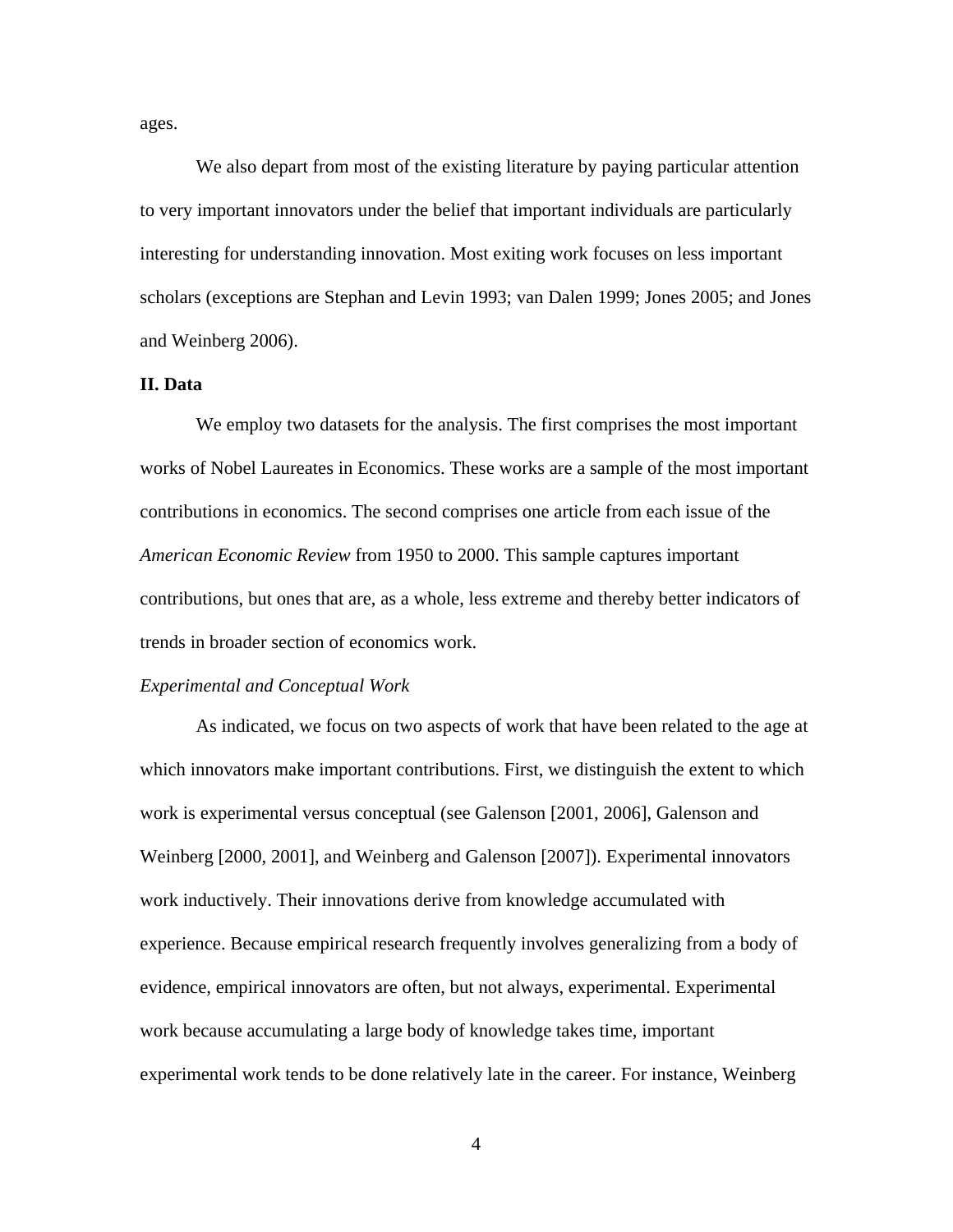and Galenson [2007] find that experimental Nobel Laureates in economics do their most important work in their mid-50s.

By contrast, conceptual innovators work deductively. There innovations derive from *a priori* logic. Theorists tend to be conceptual. The most abstract and mathematical theorists tend to be the most conceptual. Conceptual innovations are made more quickly, and can occur at any age. Yet the most radical conceptual innovations depend on perceiving and appreciating the most radical departures from existing conventions, and this ability tends to decline with experience, as habits of thought become more firmly established. Thus, Weinberg and Galenson [2007] find that conceptual Nobel Laureates in economics do their most important work in their mid-20s.

We have obtained objective characteristics of the works in our sample.<sup>1</sup> As indicated, experimental work relies on direct inference from fact. The characteristics that measure the use of facts with the least processing are (1) references to specific items – places, time periods, and industries or commodities; (2) the presence of a data description, including a data appendix; (3) tables or figures presenting data or crosstabulations.

Conceptual work involves deriving results from assumptions made *a priori*. The characteristics that are most associated with conceptual work are (1) the use of assumptions and proofs; (2) the use of equations; (3) the presence of a mathematical

 $\overline{a}$ 

<sup>&</sup>lt;sup>1</sup> We examined 19 pages from each piece. When the work contained 20 or more pages, we sampled 19 pages evenly spaced through the work – the pages that were 5%, 10%, 15% and so forth through the work. When a work contained less than 19 pages, we inspected all pages. To obtain estimates that would be comparable to works with 19 or more pages, we calculated the number of each item per page and multiplied these per-page figures by 19. When a page partially or completely blank, we used the following page or, if that page was partially or completely blank, the preceding page. Complete pages of references were replaced by the last page that was not in the references section. Appendix pages and pages of notes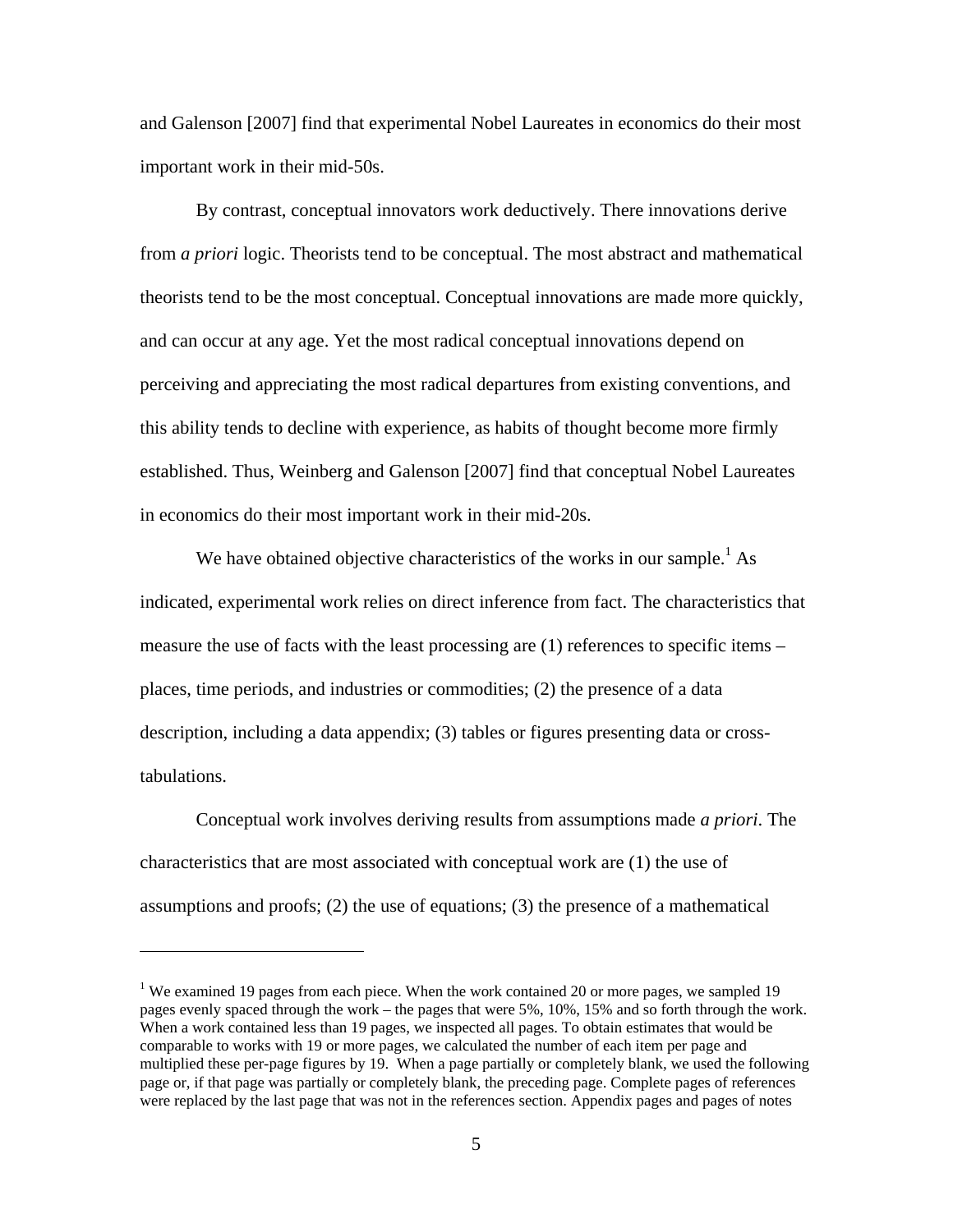appendix or introduction; and (4) the use of theoretical figures and tables (including payoff matrices).

As indicated, Economics is appealing for our purposes because of the large observable and objective differences between conceptual and experimental works in economics and the shifts that have occurred over the period studied. While many of the criteria we use to distinguish conceptual and experimental work in economics relate to the use of mathematics, our work on artists shows that the same variations between conceptual and experimental work arise even in fields where mathematics is not used.

The use of statistical procedures has a non-monotonic relationship to the type of work. It tends to be highest in works that are neither extremely conceptual nor extremely experimental because the most extreme conceptual work rarely involves any empirical work and the most extreme experimental work usually uses data, but with less processing. The increase in the use of statistical procedures through much of the range from the most experimental laureates toward more conceptual laureates is significant in that it indicates that there are large variations in the nature of work even among empirical laureates. Thus, our distinction between conceptual and experimental work captures variations in the nature of work beyond whether it is empirical or theoretical.

## *Knowledge Burden*

Jones [2005] and Jones and Weinberg [2006] emphasize the importance of knowledge accumulation and the burden of knowledge for the age at which innovators make important contributions. As knowledge accumulates, it takes longer to acquire and parse the knowledge that is necessary to make important contributions, thus we expect

were included.

 $\overline{a}$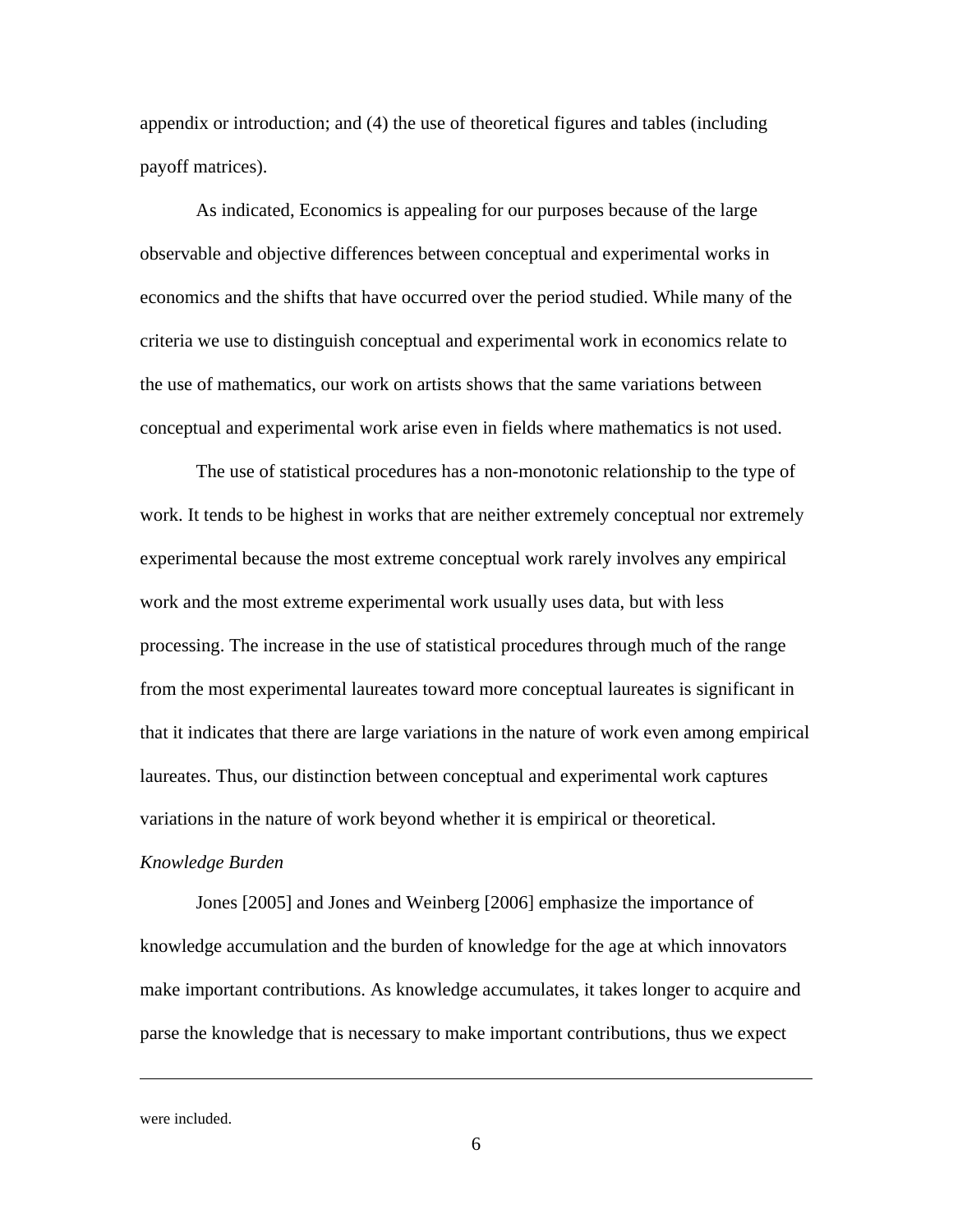the age at which important contributions are made will increase as knowledge accumulates.

We have two variables that capture the burden of knowledge in works published in the *American Economic Review*. The first is the total number of citations in a work. The second is the average age of citations.

Jones [2005] and Wutchy, Jones, and Uzzi [2007] argue that one way to compensate for a greater burden of knowledge is to increase the size of teams and that the number of co-author on scientific papers has increased over time. We also have the number of coauthors on publications in the *American Economic Review* and study trends in co-authorship.

## *II.A. Nobel Laureates*

 $\overline{a}$ 

Our data cover Nobel laureates in economics born in or before 1926 who published primarily in English.<sup>2</sup> To identify the most important works of the Nobel Laureate Economists, we use citations. Citations were collected from the Web of Science, an on-line database comprising the Social Science Citation Index, the Science Citation Index, and the Arts and Humanities Citation Index.<sup>3</sup>

We collected the number of citations to all works in each year of each laureate's career made between 1980 and 1999 inclusive.<sup>4</sup> These data on citations to the works each

<sup>&</sup>lt;sup>2</sup> Maurice Allais, Leonid Kantorovich, Tjalling Koopmans, and Reinhardt Selten were excluded because of language of publication. (Koopmans' began his career as a physicist and his most cited publication*, Über die Zuordnung von Wellenfunktionen und Eigenwerten zu den einzelnen Elektronen eines Atoms*, is in Physics in German.

 $3$  We searched for citations under each Nobel laureate's last name and initials. For laureates who published with their middle initial, we searched for citations with and without the middle initial. To exclude citations to other authors with the same last name and initials, citations were checked against publication lists. The database lists coauthored papers under the lead author's name. Citations to the Modigliani-Miller papers were included in the counts for both laureates.

<sup>&</sup>lt;sup>4</sup> Collecting citations to individual works would have been prohibitively costly given the number of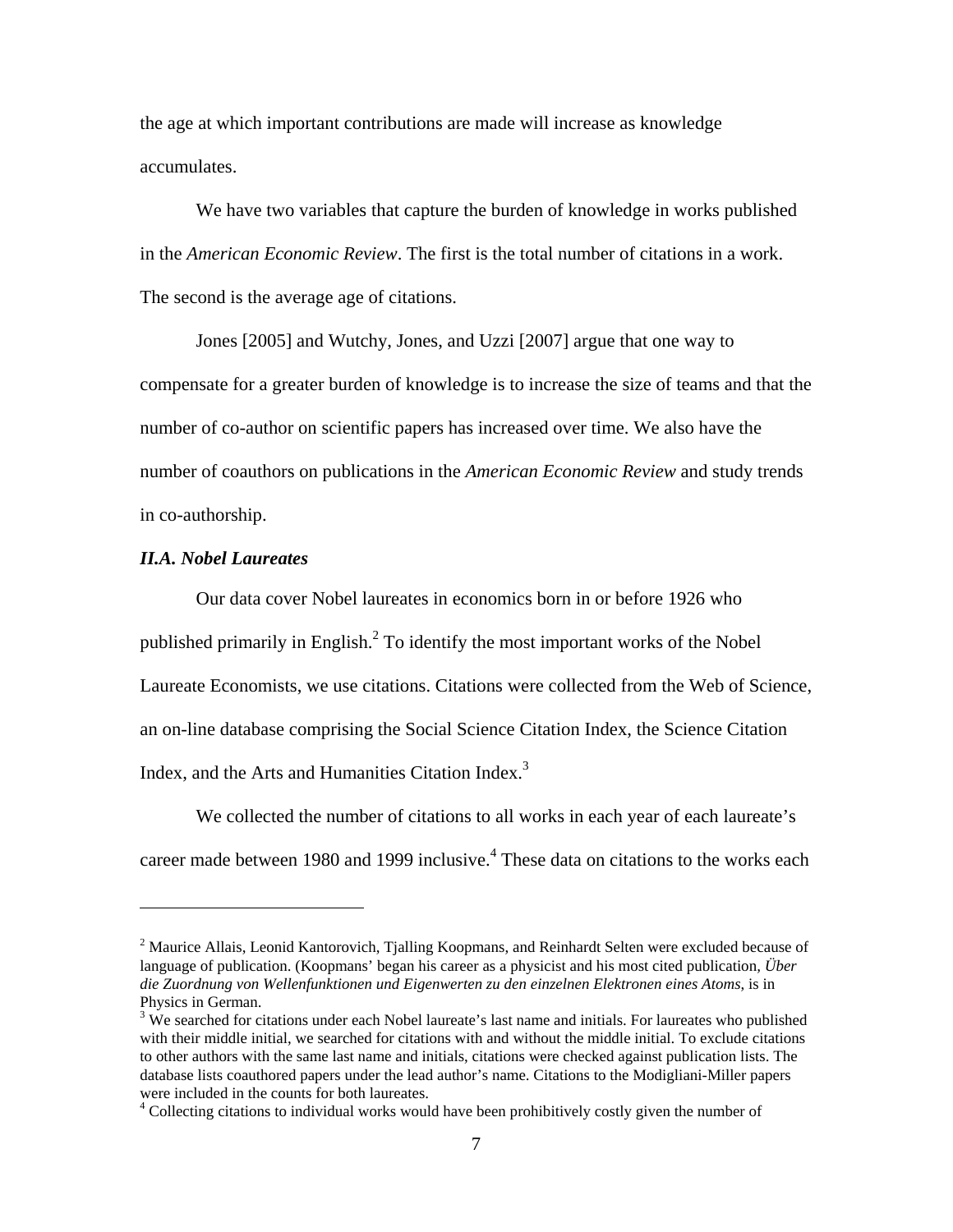laureate published in each year of his career are our units of analysis. For the purpose of the empirical analysis, laureates are included in our sample from the time they received their doctorate or from the time of their first cited publication if it preceded their doctorate or if they never earned a doctorate.

A scholar's importance rests primarily on his or her most important contributions. To identify the Nobel Laureates' important contributions, we identify all years in which a laureate's citations are above a threshold -- 2 of his standard deviations above his mean, which we refer to as his *two standard deviation peaks*. We also identified each laureate's single best year as the year in which he published the works that received the most citations.

Most other analyses of Nobel laureates, especially of those in the hard sciences, have sought to identify when people did the work for which they received their Nobel Prizes. Unfortunately, the Nobel Committee does not systematically indicate the publications for which economics prizes were awarded. Consequently, researchers who have sought to use the Nobel Committee's statements to date when economists did their most important work have, in fact, been forced to rely on a wide variety of approaches. (For instance, van Dalen 1999 uses reports of the Nobel Prize committee, but also uses autobiographies, biographies, and citations.) Citations provide a widely-accepted,

 $\overline{a}$ 

published works and the number of citations. In virtually all years with high citations, a single work dominates the citations. Citations to important books were assigned to the year the first edition was published. The period 1980-1990 was chosen based on the availability of online data. Citations to works that have been incorporated into the literature will be lower. Works published around 1980 will receive more citations than those published earlier or later. The dates reflect when works were published, which will be after the work was done, because of publication lags. We are not aware of reasons why any of these factors would bias our estimates for age or trends in content.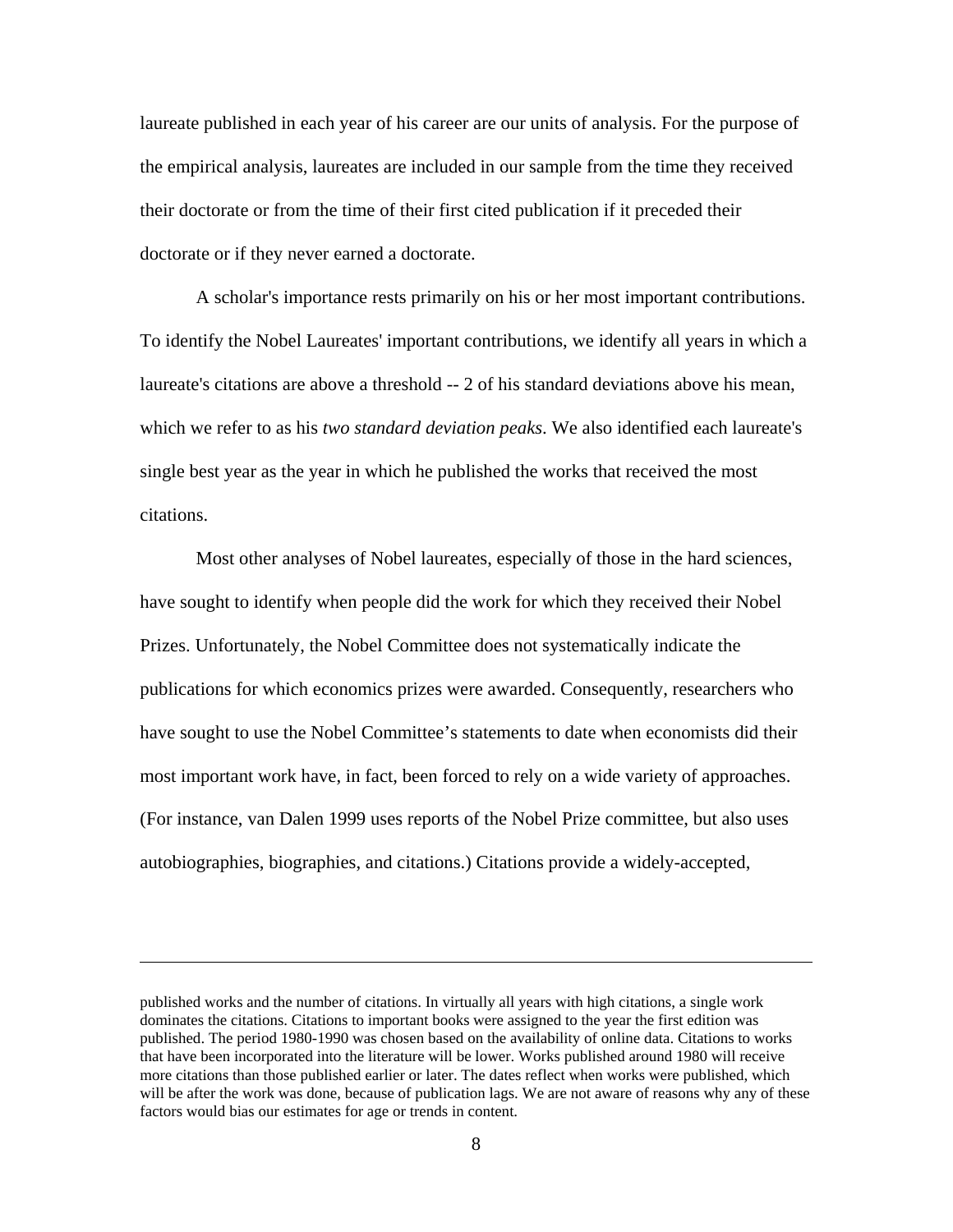objective method that can be consistently applied to all the laureates.<sup>5</sup>

Our measure identifies scholars' most influential work, which will reflect a combination of the originality of the work and the importance of the question to other scholars.<sup>6</sup> While the receipt of a Nobel Prize may increase an individual's citations (see Merton 1968), we do not use citations to make inter-personal comparisons, only to determine when each laureate did his most important work. We are not aware of evidence that receiving a Nobel Prize increases citations to work from particular ages nor are we aware of reasons that additional citations would be to relatively experimental or conceptual works or why the types of works cited would change over time. Appendix Table 1 details the construction of the variables used and reports their means and standard deviations.

## *II.B. The American Economic Review*

 $\overline{a}$ 

To obtain a sense of how work is changing among a broader selection of important economics work we study one article from each issue of the *American Economic Review* from 1950 to 2000. We focused on the fourth article to ensure that we obtained a full-length article that was not a presidential address or Nobel lecture.

The age of the Nobel laureates can be calculated from publicly available data on their years of birth. Systematic data is not available for authors in the *American Economic Review*. Consequently, instead of measuring age for these authors, we use experience, defined as the difference between the publication date and the date a person

<sup>&</sup>lt;sup>5</sup> While our understanding of the Nobel citations, when they are sufficiently explicit, indicates that the most cited works and the works for which people received the Nobel Prize frequently coincide, when they do not, it is not clear that the opinion of the Nobel Prize committee is preferable to that of the discipline as a whole.

<sup>6</sup> On citations as a measure of scientific importance, see Simonton 1988, pp. 84-85.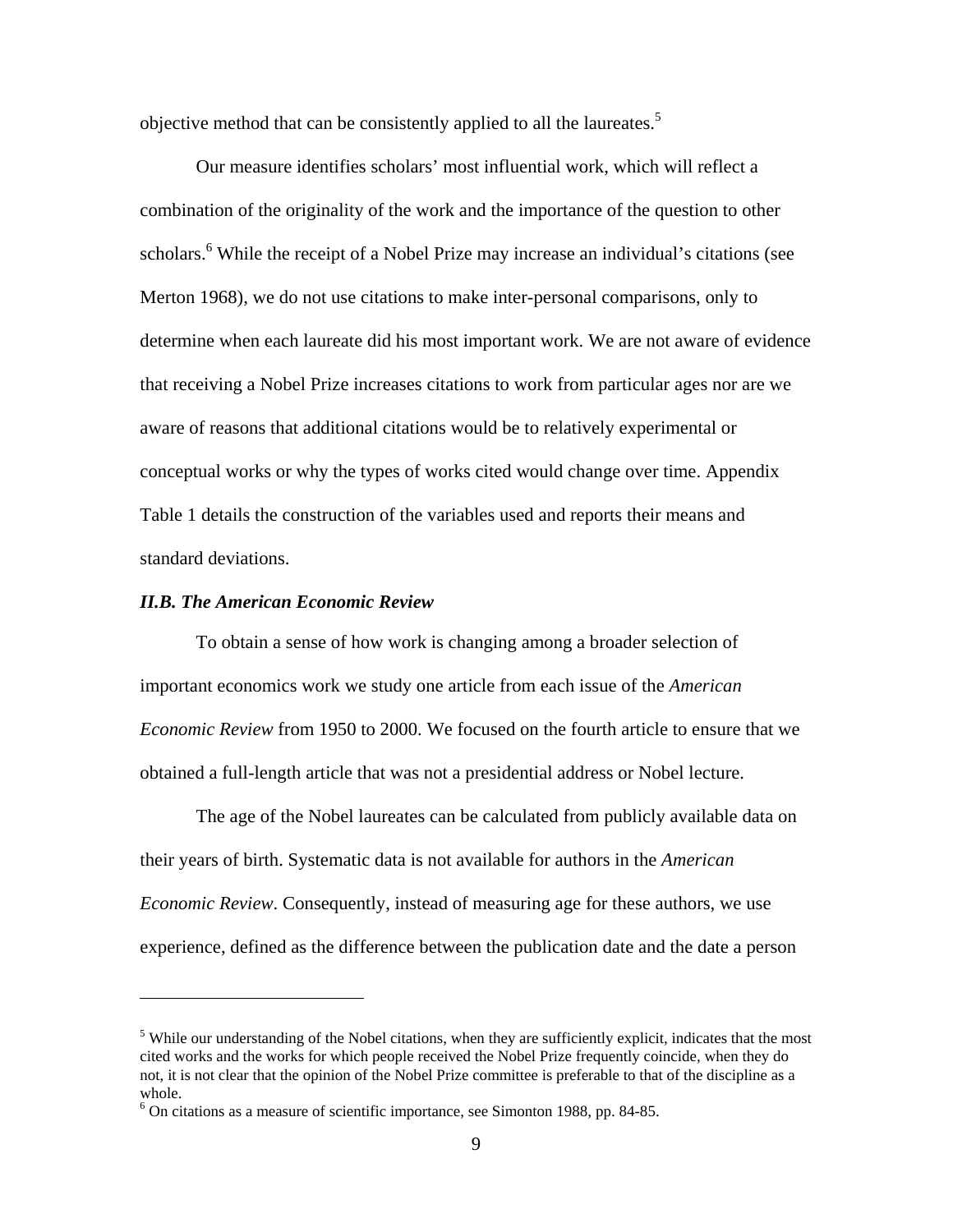received his or her doctorate. Data on when doctorates were received was obtained from the UMI Dissertation Database, which was hand matched to the sample of authors. The UMI Dissertation database, has limited coverage for non-American institutions, especially in the early years, and this data was supplemented by web searches.

We also collected data on the first 49 works cited in each article, which can be used to study the age and amount of knowledge drawn on by each paper. The construction of the variables in the *American Economic Review* differs somewhat from that for the Nobel laureates. Appendix Table 2 details the construction of the variables used and reports their means and standard deviations.

# **III. Results**

## *III. A. Nobel Laureates*

We begin by estimating how economics publications have changed over time. The model for this analysis is

$$
Char_{ij} = \beta_0 + \beta_1 PubYear_{ij} + \varepsilon_{ij}
$$

where *Char<sub>ij</sub>* denotes a characteristic of work *j* by laureate *i*; and *PubYear<sub>ij</sub>* denotes the year in which work *j* by laureate *i* was published. The figures also show local-linear regressions, which capture high-frequency patterns, although the linear model is usually quite close to the non-parametric estimates.

The estimates for all variables are reported in Table 1. Figure 1 shows estimates for conceptual content. Conceptual content is generally increasing over the time period covered. There is a slight upward trend for equations and theoretical figures and tables. The share of works with mathematical introductions or appendices declines slightly, but proofs, assumptions, lemmas and the like all increase substantially.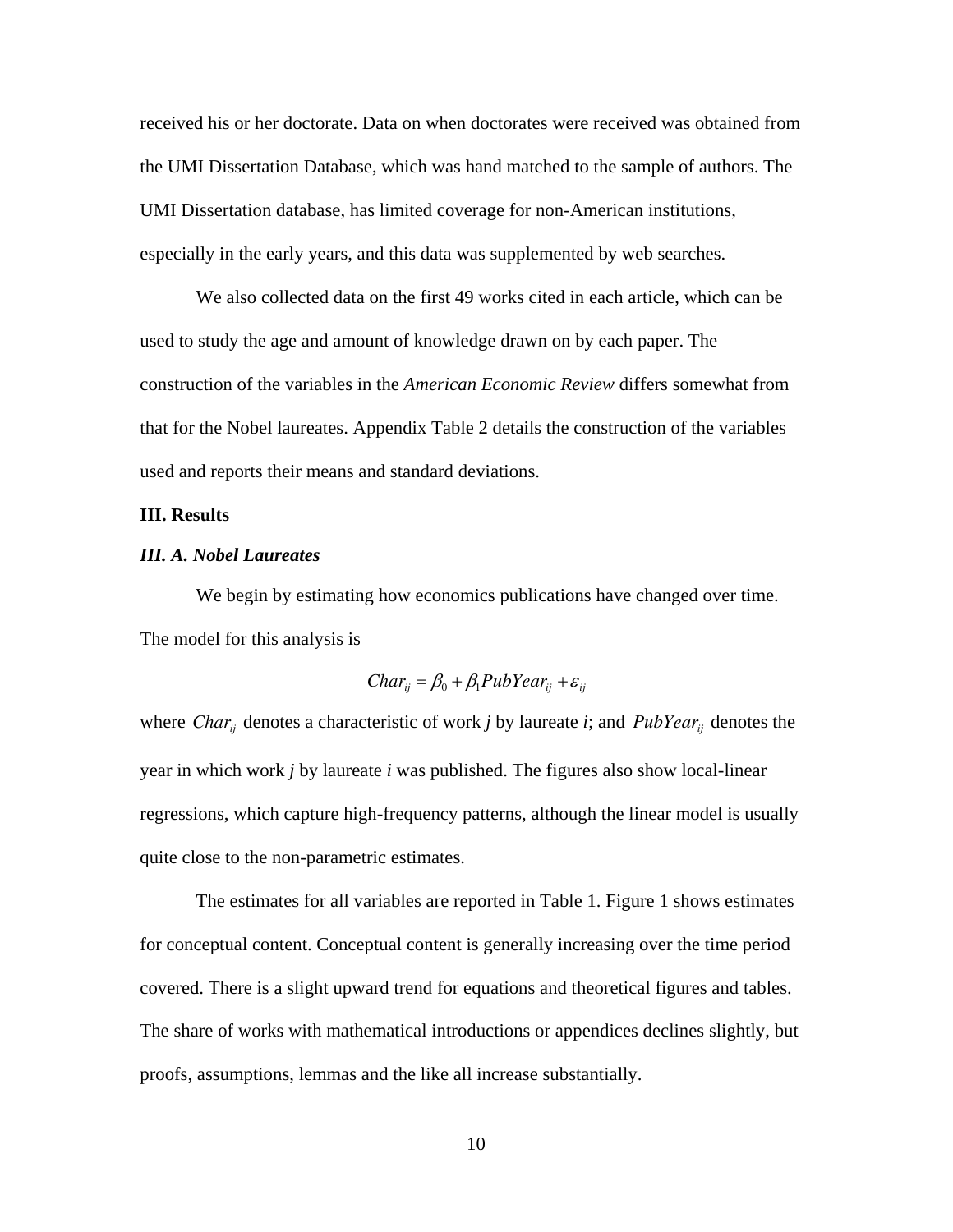The estimates for experimental and statistical content are shown in Figure 2. There are no statistically significant relationships for any of the variables shown.

Figure 3 shows the relationship for age. Ages have increased substantially. Whereas highly cited publications by Nobel laureates were published in the early 30s in 1940, by 1990 Nobel laureates were publishing highly cited works in the late 50s. The estimate in the last column of Table 1, indicates that the age at which Nobel laureates publish their most cited works increases by just under half a year for every calendar year that passes. While the changes in the content of the Nobel laureates' publications is relatively stable over this period, there is, if anything, a shift toward more conceptual work, as indicated by the increase in equations. This increase in conceptual work would imply a decrease, not an increase, in the age at which Nobel laureates are doing their work.<sup>7</sup>

#### *III. B. Publications in the American Economic Review*

 $\overline{a}$ 

To obtain an indication of how the content of work has changed over time for works that are less exceptional, we turn to the data on publications in the *American Economic Review*. Because many of the series appear to have breaks, the models allow for breaks. The model for this analysis is

 $Char_i = \beta_0 + \beta_1 PubYear_i + \beta_1 max(0, PubYear_i - Break) + \varepsilon_i$ .

As above, *Chari* denotes a characteristic of work *i*; *PubYeari* denotes the year in which

<sup>&</sup>lt;sup>7</sup>Although the estimates do point to a reverse-causality explanation, it is plausible that changes in ages may affect the content of work. Weinberg and Galenson [2007] study how the content of work changes over the lifecycle using these data on Nobel laureates. When an index for the extent to which a given publication was experimental versus conceptual was regressed on author dummy variables and age, the laureate fixed effects account for 71.6% of the variance in the index, while age accounts for only 1.1% of the variance. Thus the vast majority of the variation in content is due to time-invariant, individual differences with very small systematic variations due to aging.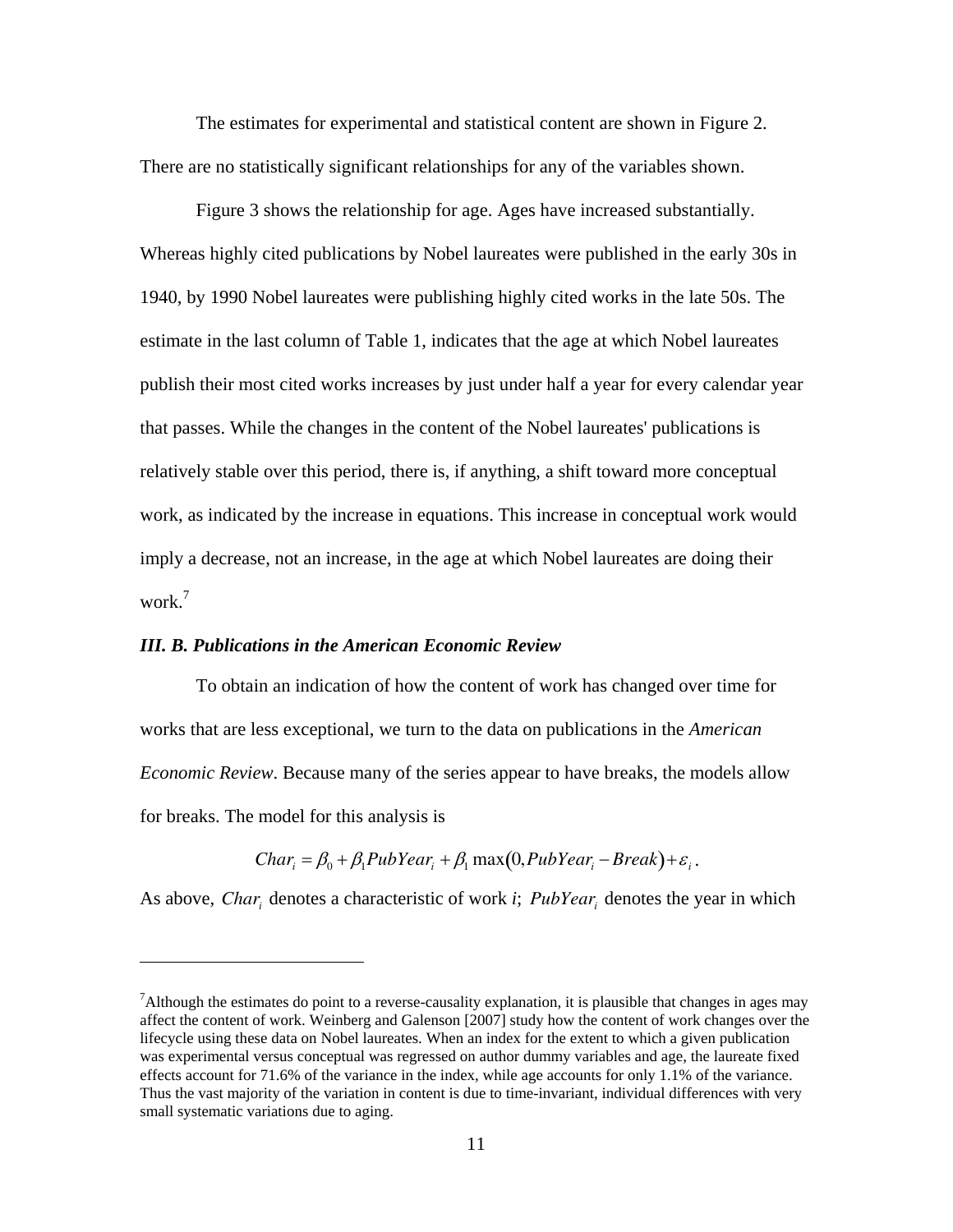work was published; and *Break* denotes a breakpoint estimated to maximize the fit of the model and allowed to vary across the various measures of content. As above, the figures also show local-linear regressions.

The estimates for conceptual content are shown in Table 2 and Figure 4. All four measures of conceptual content are increasing in the early portion of the period. The number of equations increases by .11 per year; the number of formal proofs increases by .369 per year, and probability of a mathematical appendix increases by .01 percent per year, all of which are statistically significant. (The use of theoretical figure and tables increases slightly, but the increase is not statistically significant.) Starting some point in at then end of the 1960s or early 1970s, however the increase in conceptual content slows or reverses.

Table 2 and Figure 5 show results for experimental and statistical content. Experimental content declines or is stable until the early 1980s, but then increases rather substantially. Specific references are, perhaps, the most striking, declining by one every 4 years until 1985 and then increasing by .4 per year afterward. The use of statistical procedures increases until 1965 and then declines.

Table 3 and Figure 6 show results for the mean experience among the coauthors on a paper, the number of authors, and citation patterns. There is a striking increase in the mean experience level of people publishing in the *American Economic Review* until 1980. The mean experience increases by just under 1 year every four years that elapse, but that trend stops in 1980. Neither the early aging nor the subsequent halt, can be explained by trends in the content of publications. Until the early 1980s, there was an increase in conceptual content and a decrease in experimental content, both of which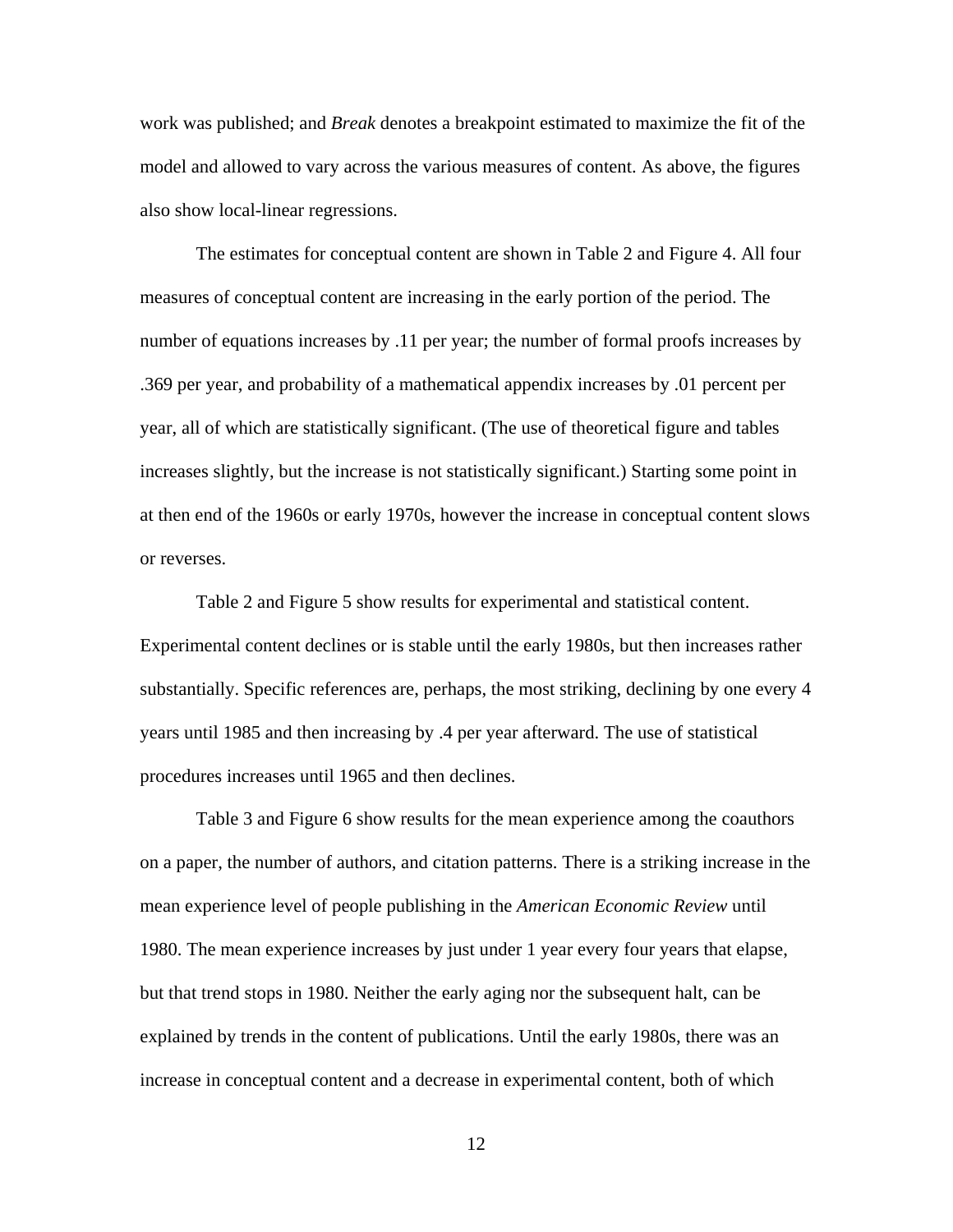would have led to a decline in experience at publication. Both of these trends in content stop or reverse in the early 1980s, which would be expected to lead to a positive trend break in experience (either less decrease, if experience were trending down, or a more rapid increase).

The alternative explanation is knowledge accumulation. This hypothesis does not do particularly better. The two measures of knowledge accumulation are the mean age of citations and the number of citations. The mean age of citations is remarkably flat over the period, which may indicate that the age distribution of knowledge is in a steady state. The number of citations, which increased very slightly in the early years, increases markedly after 1978. This trend break only increases the puzzle of the flattening experience at publication.

Perhaps part of the explanation for why experience at publication stops increasing in 1980 can be seen in the bottom right panel of Figure 6. The number of co-authors per paper is remarkably stable throughout the early period, but begins to increase by .36 per year in 1985. This is clearly visible in Figure 6, where the only triple-author and quadruple-author papers are in the later years. Thus, the additional burden from knowledge accumulation and the reversal of the shift from conceptual to experimental work may have been neutralized by the increase in coauthoring. It is not clear, however why coauthoring should have remained so stable while ages increased in the early years and why it would be optimal to fully offset the later increase with coauthoring.

# **IV. Conclusion and Future Work**

This paper contributes to the long-standing line of work on life-cycle creativity by studying how the age at which important contributions are made changes over time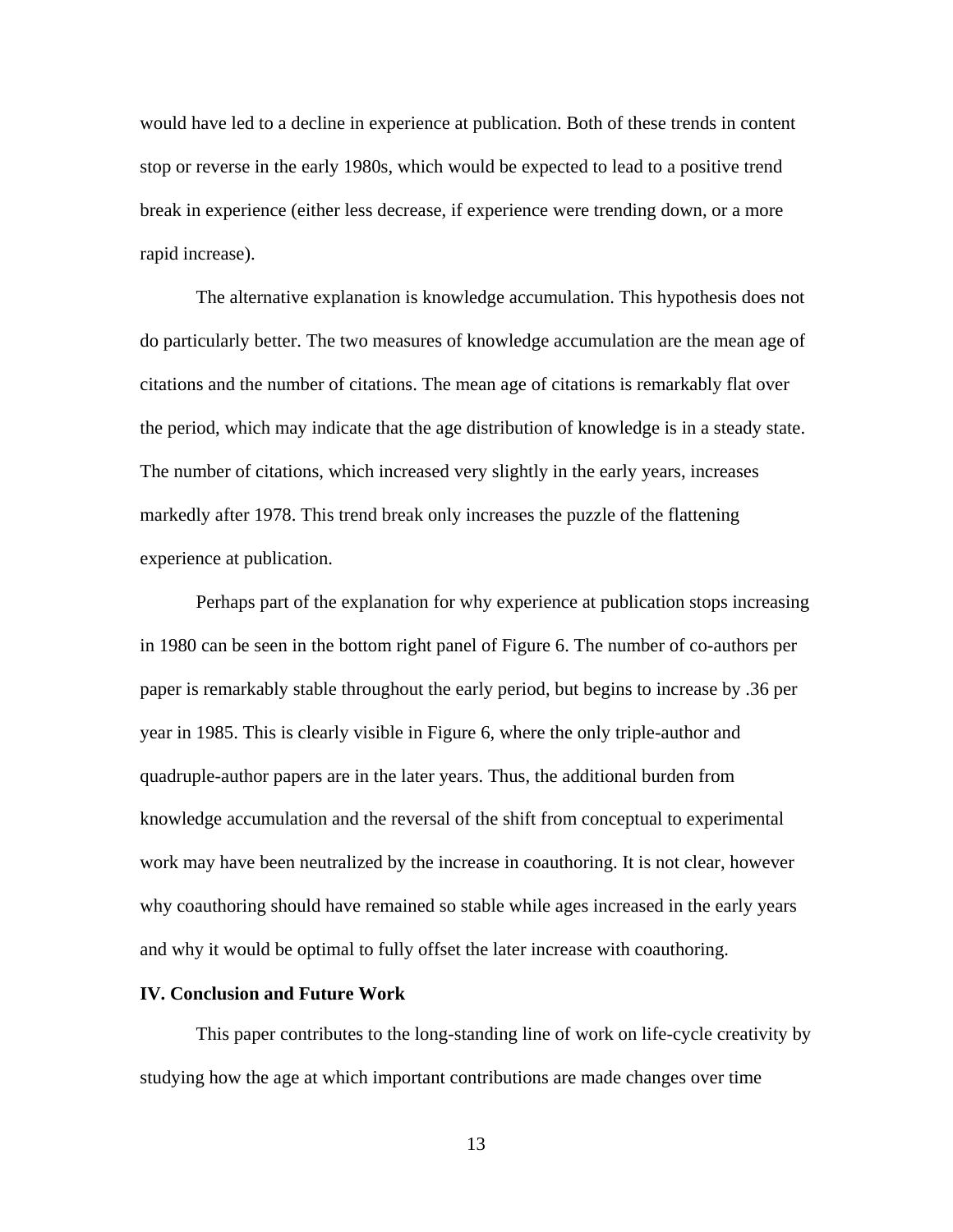within a discipline. We study economics, which is particularly interesting -- over the period studied, the nature of work in economics changed substantially in ways that are objectively measurable.

Our estimates show that the age at which economists make important contributions has increased over time, leveling off in the early 1970s. This pattern cannot be explained by the two most prominent explanations. Economics research was shifting to conceptual work, which tends to be done at younger ages, and away from experimental work, which tends to be done at older ages, as ages were increasing and the trend to conceptual work reversed as ages stopped increasing. Our measures of knowledge accumulation, begin increasing at the time that ages stop increasing, pointing against a knowledge burden explanation for trends in the age at which people make important contributions. The one factor that may explain the observed age patterns are trends in coauthoring, which increases around the time that ages stop increasing and may allow people to make contributions at younger ages.

There are a number of avenues for future work. First, we plan to augment our data on Nobel laureates with citation and coauthorship data comparable to that in our data from the *American Economic Review*. It may also be possible to explain trends in ages by changes in the age distribution of economists. We can say something about that distribution because we have data on doctorates granted by American institutions over the course of the 20th century.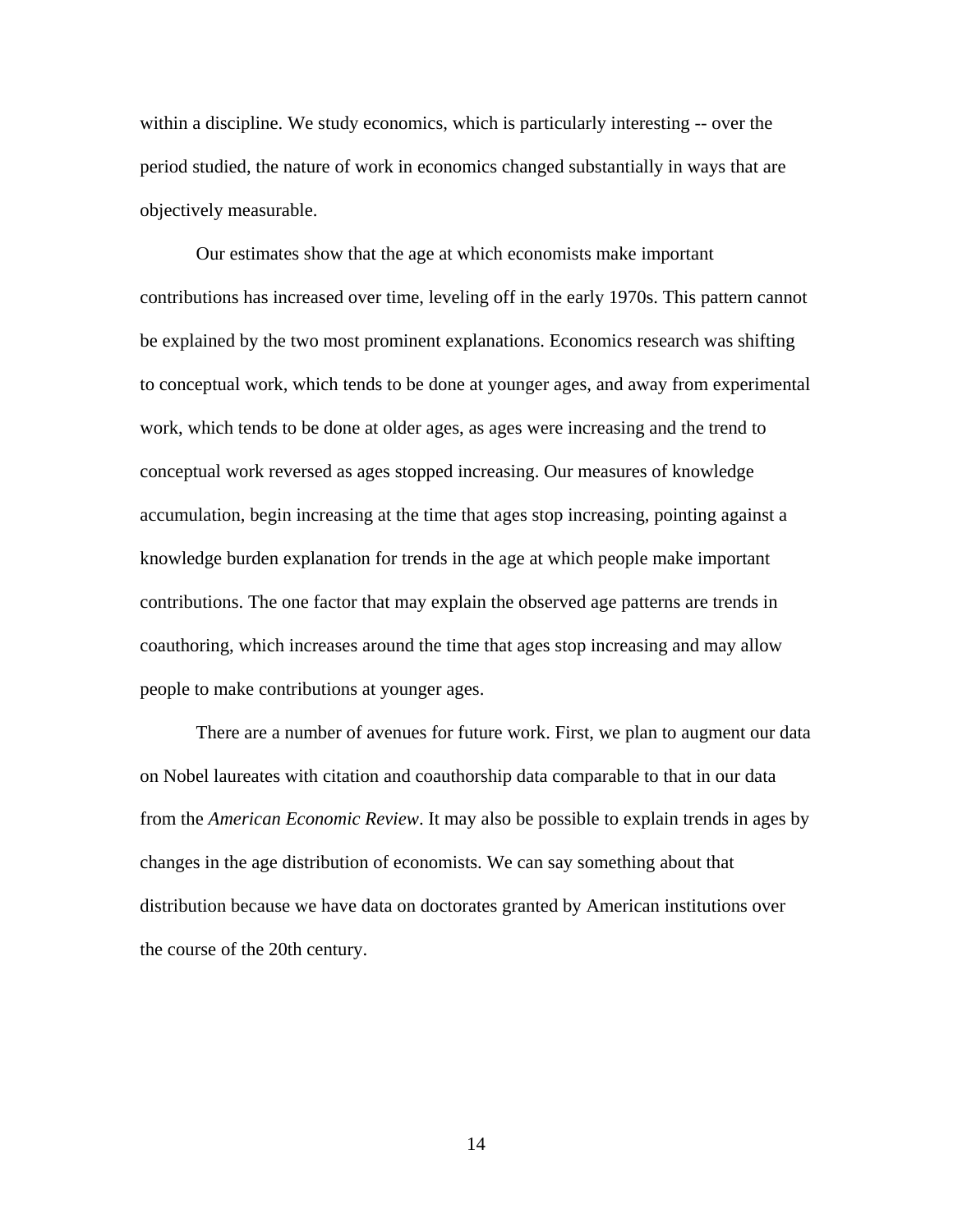#### **References**

- George M. Beard (1874, 1979). "Legal Responsibility in Old Age: Based on Researches into the Relation of Age to Work." reprinted in *The "Fixed Period" Controversy: Prelude to Ageism*, Gerald J. Gruman, Ed. New York: Arno Press.
- Arthur M. Diamond, Jr (1986). "The Life-Cycle Research Productivity of Mathematicians and Scientists." *Journal of Gerontology* 41 (No. 4, July): 520- 525.
- Robert K Merton (1968). "The Matthew Effect in Science." *Science* 159 (January 5): 56- 63.
- David W. Galenson (2001). *Painting outside the Lines*. Cambridge: Harvard University Press.
- David W. Galenson (2006). *Old Masters and Young Geniuses: The Two Life Cycles of Artistic Creativity*. Princeton: Princeton University Press.
- David W. Galenson and Bruce A. Weinberg. 2000. "Age and the Quality of Work: The Case of Modern American Painters." *Journal of Political Economy*, 108 (No. 4, August): 671-777.
- David W. Galenson and Bruce A. Weinberg. 2001. "Creating Modern Art: The Changing Careers of Painters in France from Impressionism to Cubism." *American Economic Review* 91 (no. 4, September): 1063-1071.
- Benjamin F. Jones (2005). "Age and Great Invention." Working Paper.
- Benjamin F. Jones and Bruce A. Weinberg (2008). "The Changing Age of Scientific Creativity." Working Paper.
- Harvey C. Lehman (1953). *Age and Achievement.* Princeton: Princeton University Press.
- Sharon Levin and Paula Stephan (1991). "Research Productivity Over the Life Cycle: Evidence from American Scientists." *American Economic Review* 81 (No. 1. March): 114-132.
- Lee A. Lillard and Yoram Weiss (1978). "Experience, Vintage, and Time Effects in the Growth of Earnings: American Scientists 1960-1970." *Journal of Political Economy* 86: 427-448.
- Sharon M. Oster and Daniel S. Hamermesh (1998). "The Research Productivity of Economists." *Review of Economics and Statistics* 53 (No. 1): 154-156.
- Paula Stephan and Sharon Levin (1993). "Age and the Nobel Prize Revisited." *Scientometrics* 28 (No. 3): 387-399.
- Dean Keith Simonton (1988). *Scientific Genius.* Cambridge: Cambridge University Press.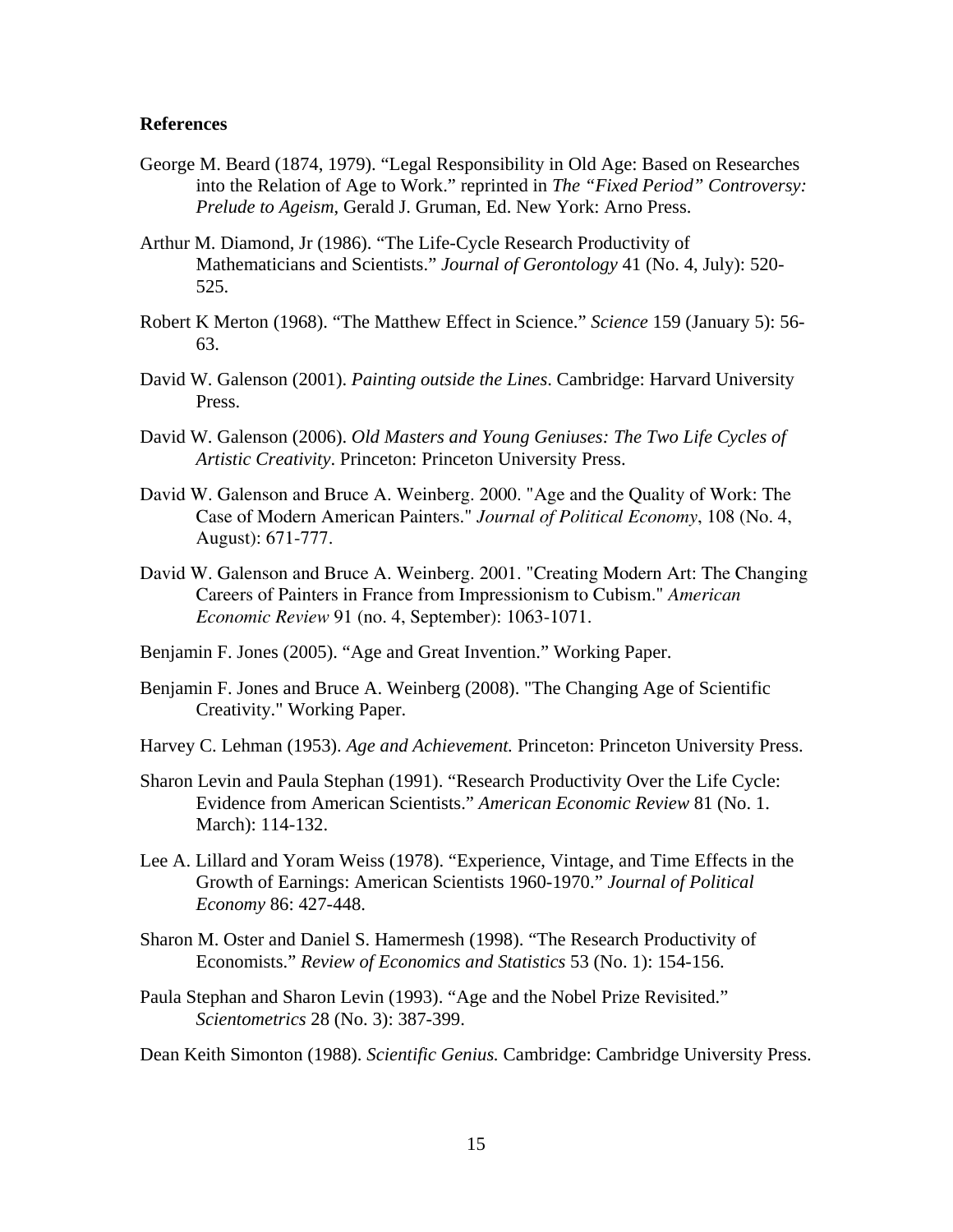- Hendrik P. Van Dalen (1999) "The Golden Age of Nobel Economists." *American Economist* 43 (No. 2, Fall): 19-35.
- Bruce A. Weinberg and David W. Galenson. 2005. "Creative Careers: The Lifecycles of Nobel Laureates in Economics." NBER Working Paper No. 11799.
- Bruce A. Weinberg. 2007. "Which Labor Economists Invested in Human Capital? Geography, Vintage, and Participation in Scientific Revolutions." Working Paper.
- Wuchty, Stefan, Ben Jones, and Brian Uzzi (2007). "The Increasing Dominance of Teams in the Production of Knowledge." *Science* 316 (May): 1036-1039.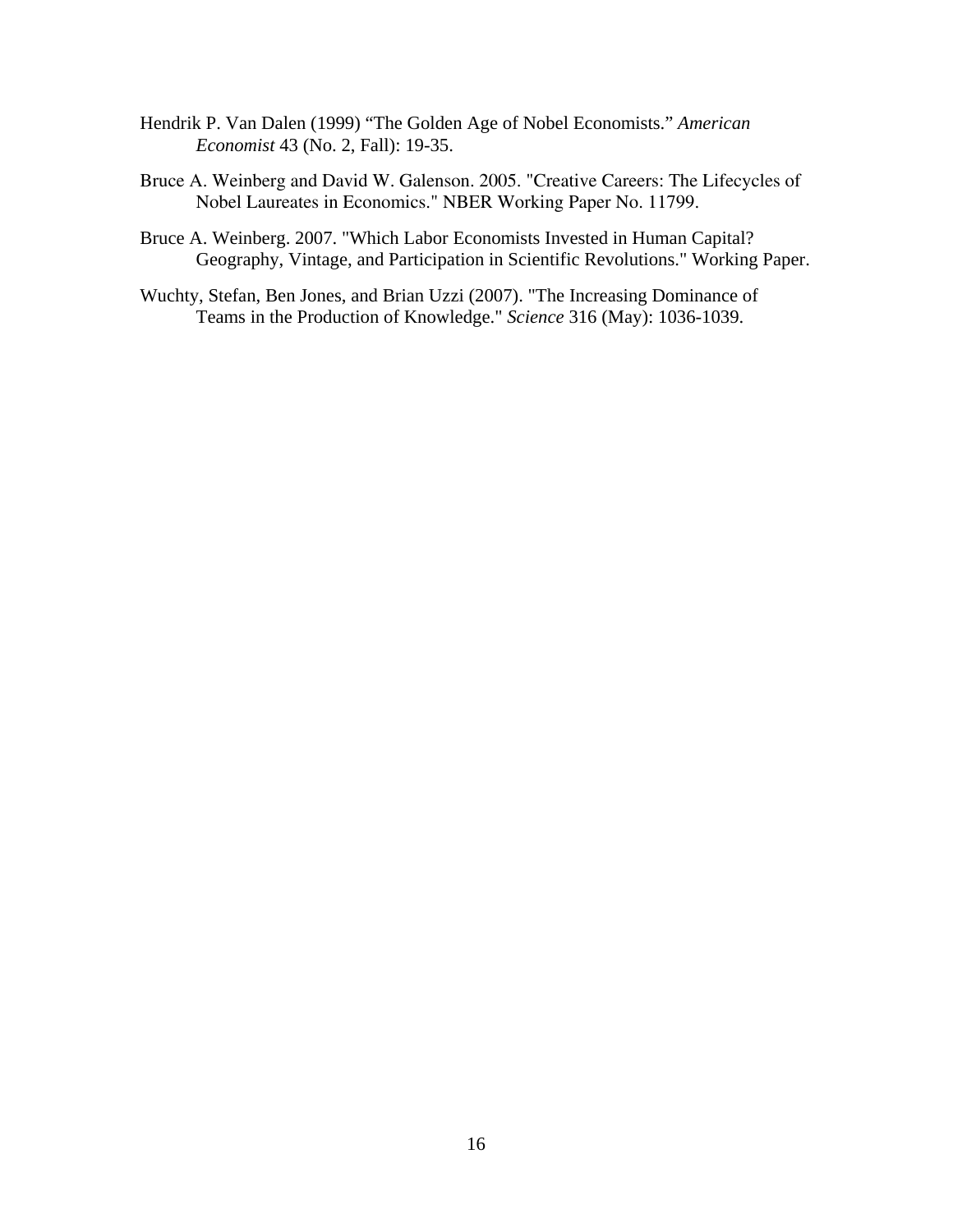

Figure 1. Trends in Conceptual Content in Important Publications of Nobel Laureate Economists.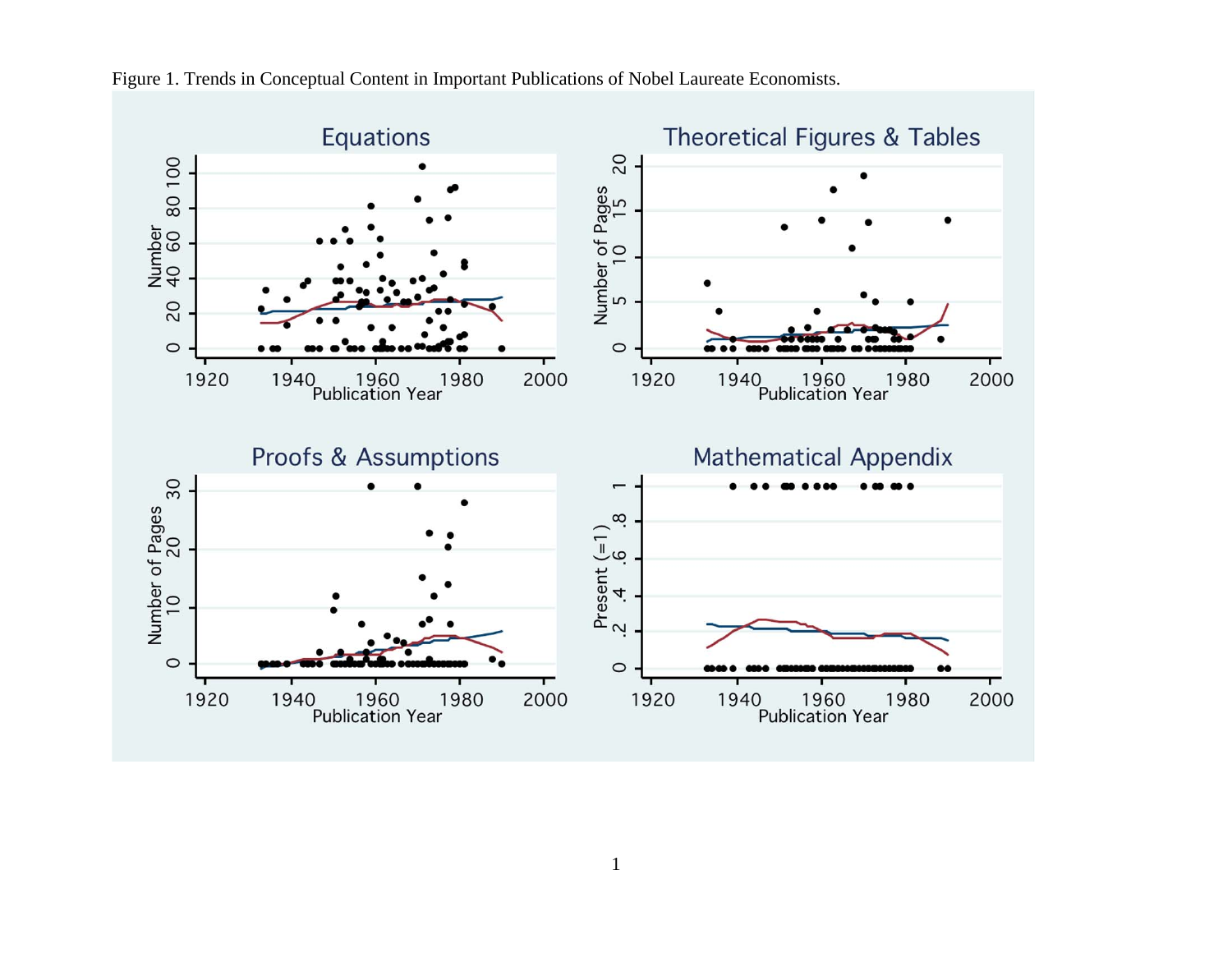

Figure 2. Trends in Experimental and Statistical Content in Important Publications of Nobel Laureate Economists.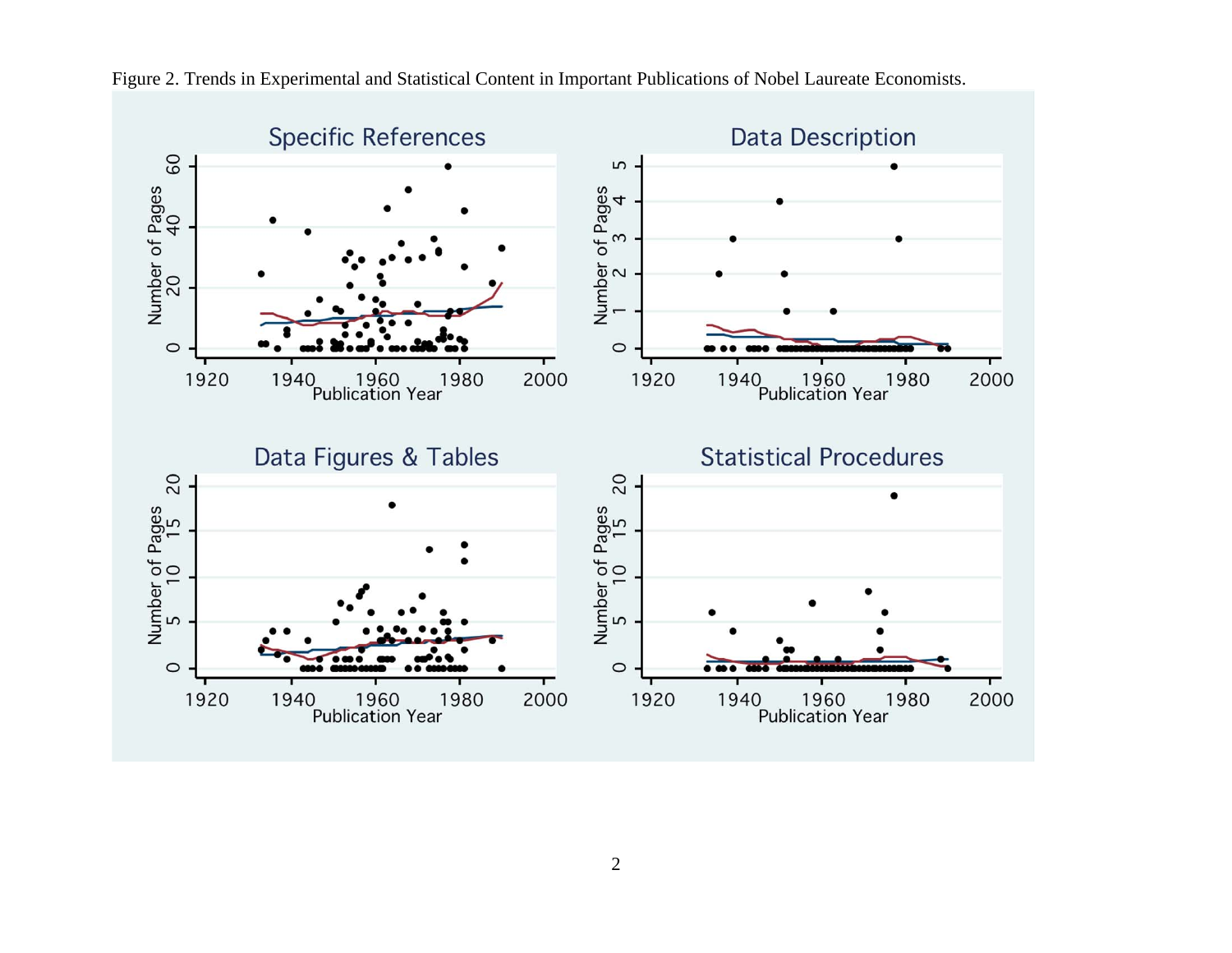

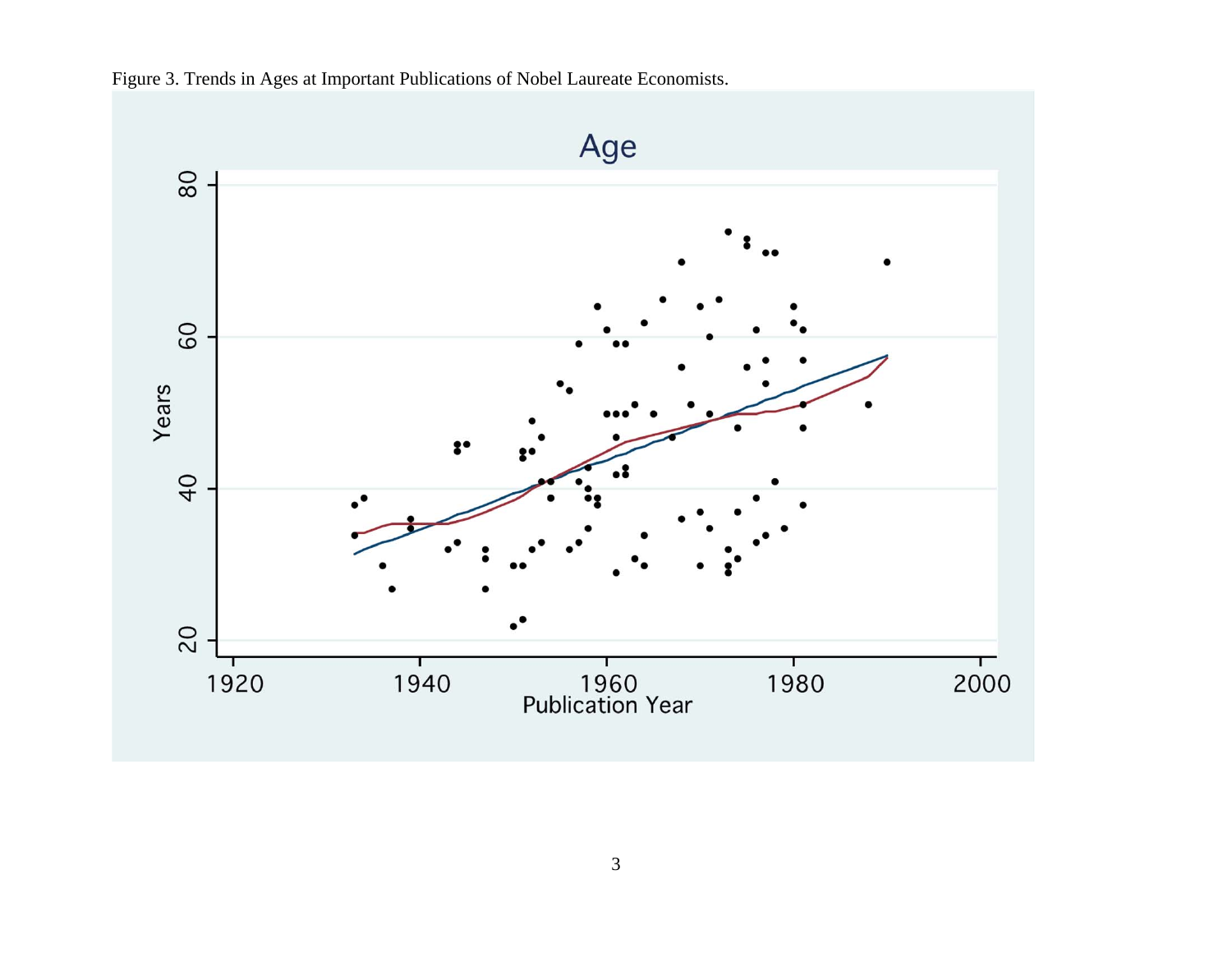

Figure 4. Trends in Conceptual Content in Publications in the *American Economic Reivew*.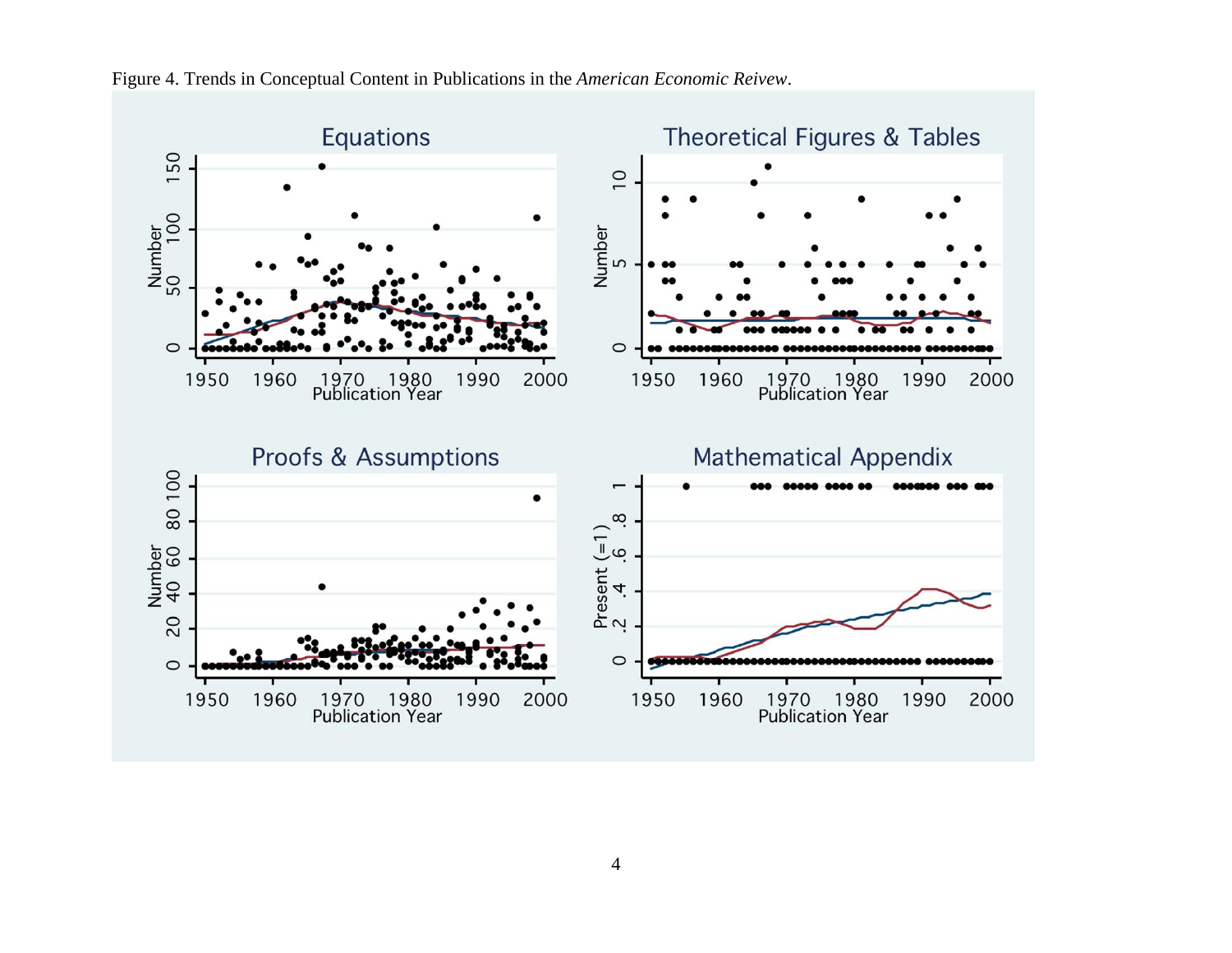

Figure 5. Trends in Conceptual Content in Publications in the *American Economic Reivew*.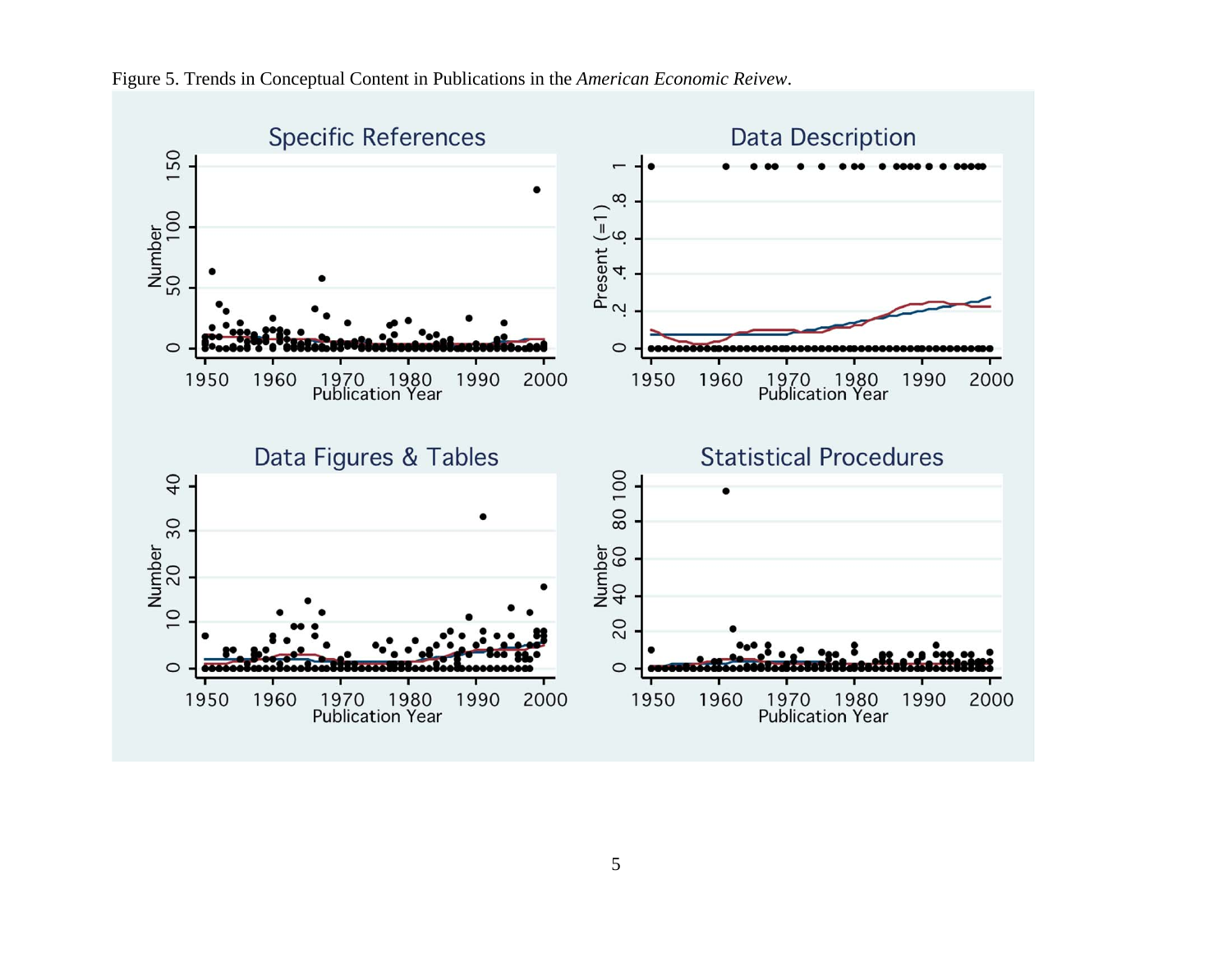

Figure 6. Trends in Ages, Citing Patterns, and Co-Authoring in Publications in the *American Economic Review*.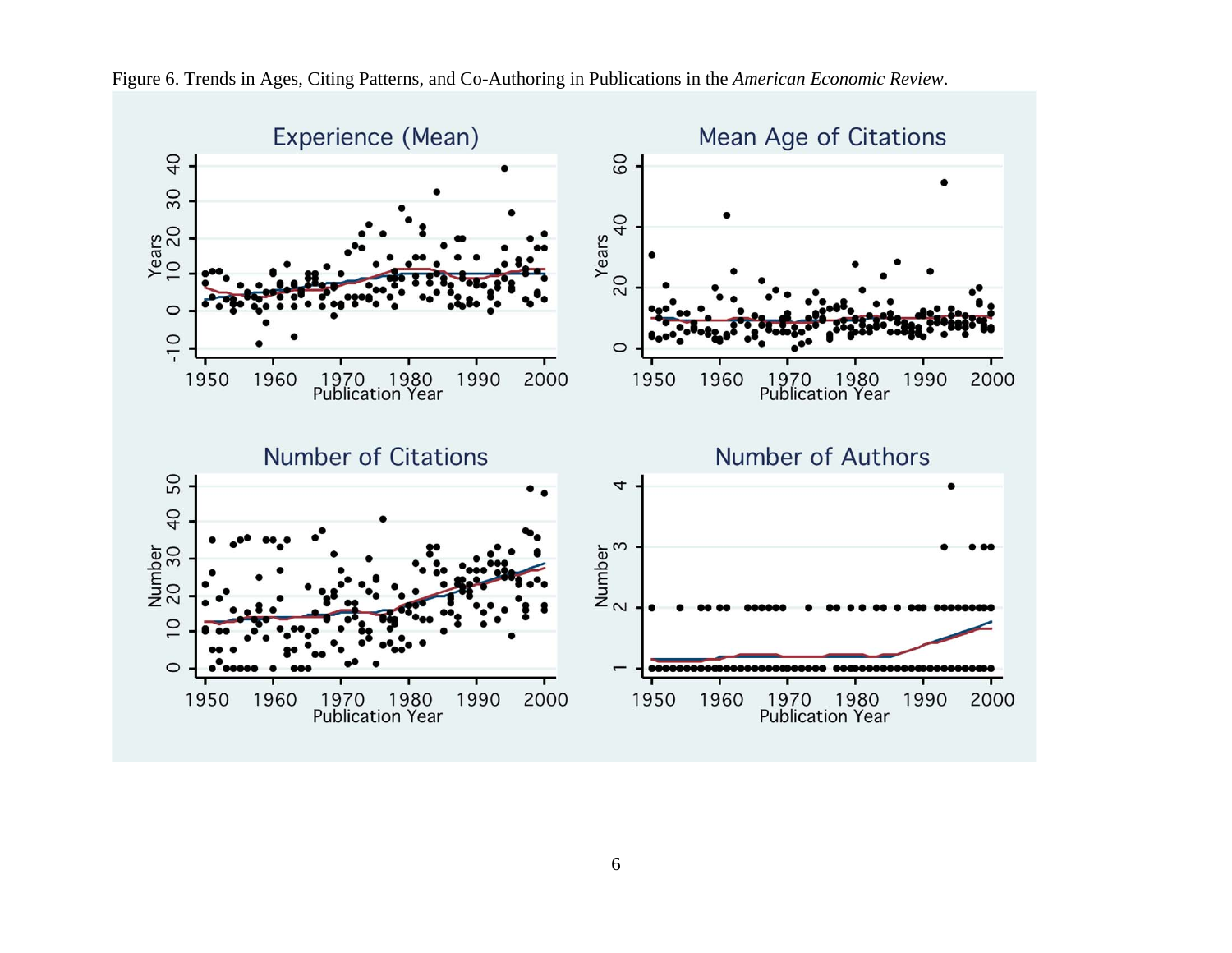| <b>Conceptual Content</b> |             |         |             | <b>Experimental Content</b> |             |             |             |            |         |
|---------------------------|-------------|---------|-------------|-----------------------------|-------------|-------------|-------------|------------|---------|
|                           | Theoretical |         |             |                             | Statistical | Data        |             |            |         |
|                           | Figures     | Formal  | Mathematica |                             | Procedure   | Tables, and | Data        | Specific   |         |
|                           | and Tables  | Proofs  | Appendix    | Equations                   | S           | Figures     | Description | References | Age     |
| Year                      | 0.031       | 0.111   | $-0.001$    | 0.151                       | 0.005       | 0.038       | $-0.005$    | 0.101      | 0.456   |
|                           | (0.029)     | (0.049) | (0.003)     | (0.195)                     | (0.018)     | (0.025)     | (0.006)     | (0.106)    | (0.087) |
| Constant                  | .672        | 2.736   | 0.194       | 24.294                      | 0.732       | $-71.818$   | 9.772       | 10.628     | 45.029  |
|                           | (0.375)     | (0.641) | (0.039)     | (2.545)                     | (0.241)     | (48.980)    | (11.820)    | (1.389)    | (1.139) |
| R-Squared                 | 0.011       | 0.048   | 0.002       | 0.006                       | 0.001       | 0.022       | 0.006       | 0.009      | 0.213   |

Table 1. Trends in Content in and Age at Important Publications of Nobel Laureate Economists.

Note. All regressions have 103 observations. Year is demeaned so that the constant gives the value in the mean year, which is 1962.4.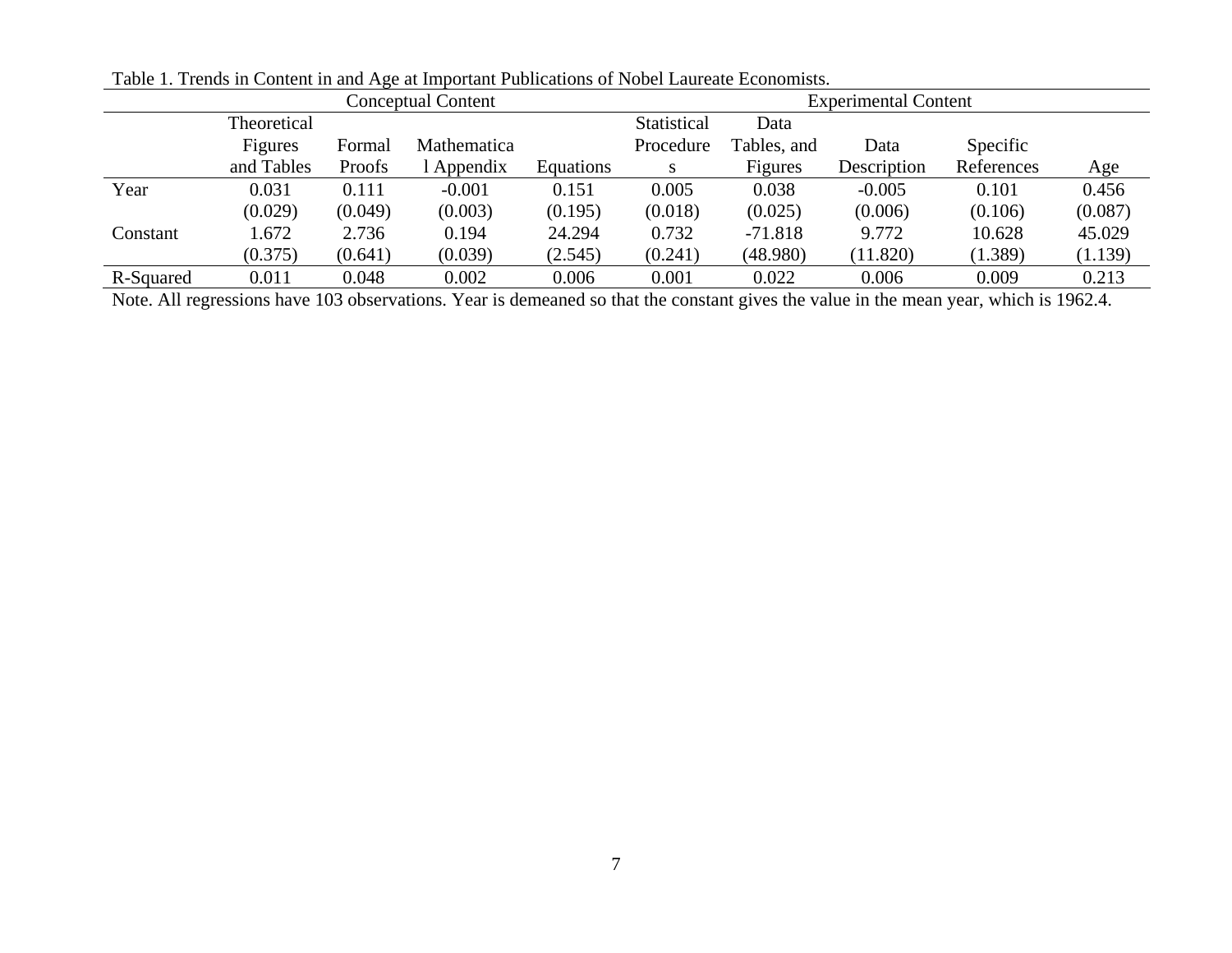| <b>Conceptual Content</b> |                  |            |              |             |             | <b>Experimental Content</b> |             |            |
|---------------------------|------------------|------------|--------------|-------------|-------------|-----------------------------|-------------|------------|
|                           | Theoretical      |            |              |             | Data        |                             |             |            |
|                           |                  | Formal     | Mathematical | Figures and | Statistical | Data Tables,                | Description | Specific   |
|                           | <b>Equations</b> | Proofs     | Appendix     | Tables      | Procedures  | and Figures                 | Appendix    | References |
| Year                      | 0.118            | 0.369      | 0.010        | 0.008       | 0.120       | $-0.021$                    | 0.000       | $-0.250$   |
|                           | (0.018)          | (0.101)    | (0.004)      | (0.026)     | (0.069)     | (0.032)                     | (0.005)     | (0.085)    |
| <b>Break</b>              | $-0.149$         | $-0.230$   | $-0.003$     | $-0.008$    | $-0.129$    | 0.231                       | 0.006       | 0.652      |
|                           | (0.028)          | (0.173)    | (0.007)      | (0.046)     | (0.087)     | (0.076)                     | (0.007)     | (0.291)    |
| Intercept                 | $-229.292$       | $-720.282$ | $-19.549$    | $-13.211$   | $-233.791$  | 43.041                      | $-0.683$    | 496.801    |
|                           | (36.296)         | (198.263)  | (8.601)      | (52.050)    | (135.895)   | (63.362)                    | (8.922)     | (167.420)  |
| <b>Break Year</b>         | 1969             | 1974       | 1973         | 1974        | 1965        | 1980                        | 1970        | 1985       |
| R-Squared                 | 0.1081           | 0.1459     | 0.0989       | 0.0006      | 0.006       | 0.0917                      | 0.0405      | 0.0408     |

Table 2. Trends in Content in Publications in the *American Economic Review*.

Note. All regressions have 206 observations.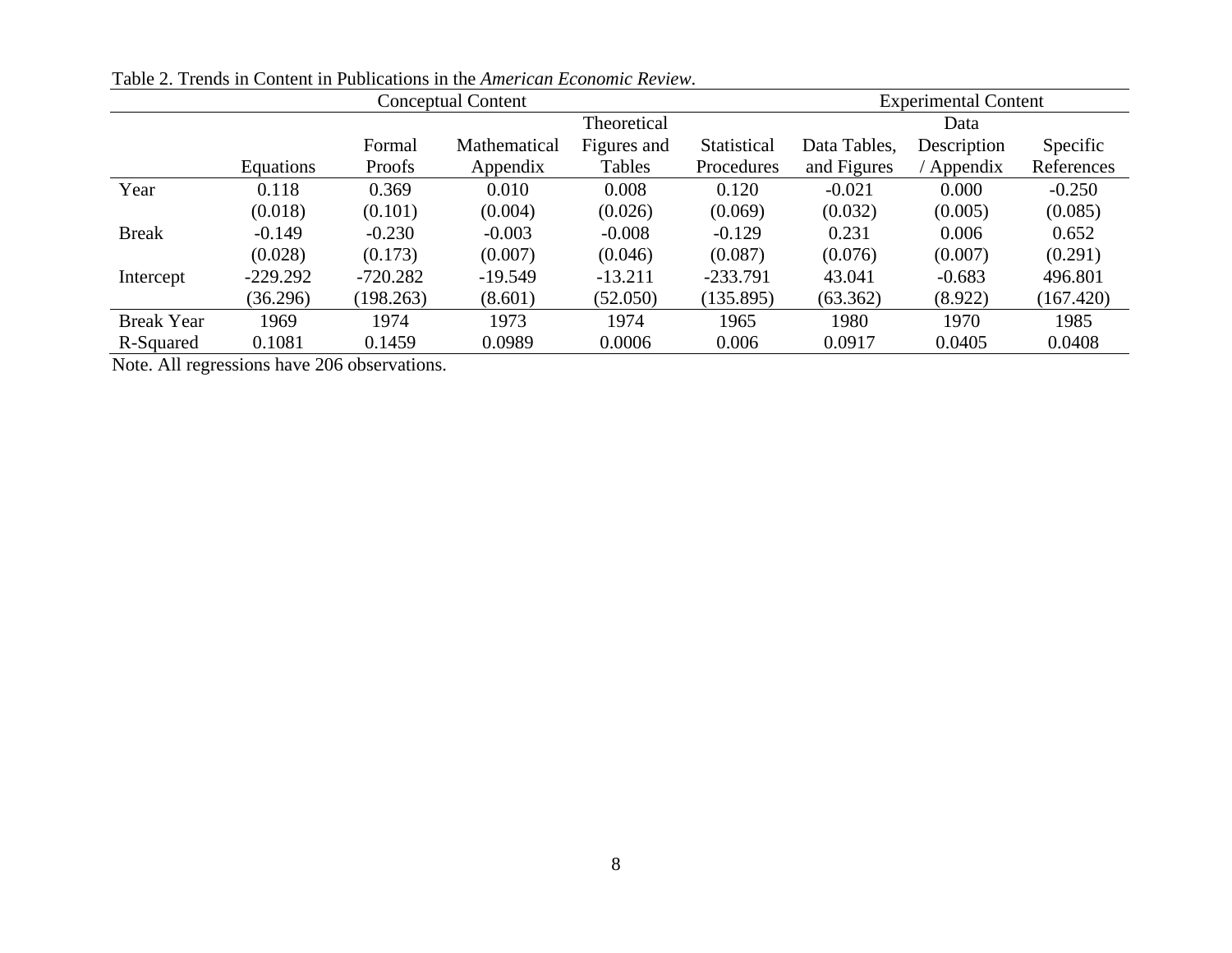|                   |           | Experience |             |            |
|-------------------|-----------|------------|-------------|------------|
|                   | Number of | (Mean of   | Mean Age of | Number of  |
|                   | Authors   | Authors)   | Citations   | Citations  |
| Year              | 0.001     | 0.240      | $-0.047$    | 0.120      |
|                   | (0.003)   | (0.062)    | (0.094)     | (0.088)    |
| <b>Break</b>      | 0.036     | $-0.242$   | 0.126       | 0.464      |
|                   | (0.012)   | (0.143)    | (0.139)     | (0.185)    |
| Intercept         | $-1.400$  | $-465.422$ | 101.209     | $-221.927$ |
|                   | (6.848)   | (122.437)  | (184.156)   | (173.214)  |
| <b>Break Year</b> | 1985      | 1980       | 1971        | 1978       |
| R-Squared         | 0.1082    | 0.1076     | 0.0092      | 0.2084     |

Table 3. Trends in Citation Patterns in and Age at Publications in the *American Economic Review*.

Note. All regressions have 206 observations.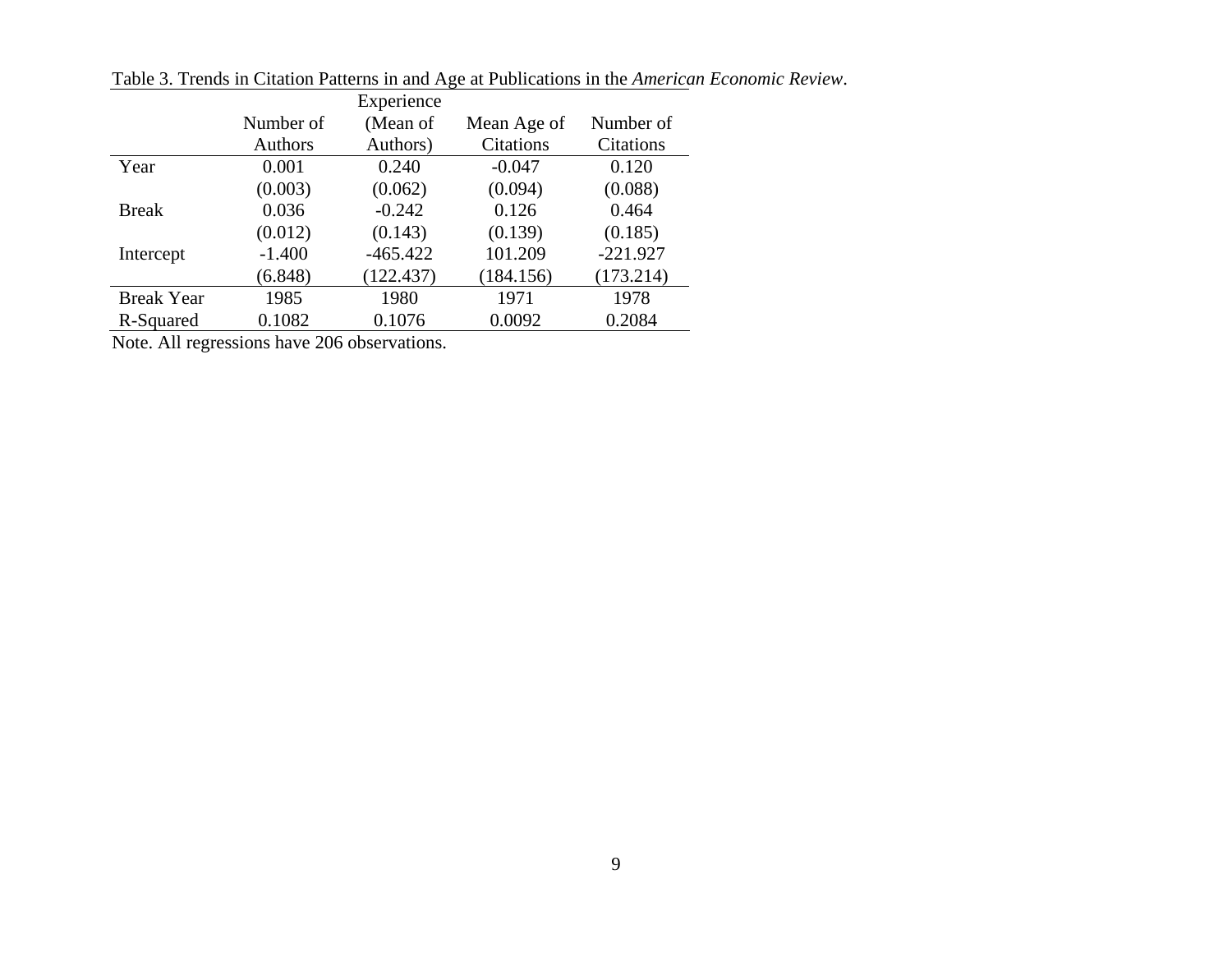| Characteristic             | Description                                                                                        | Mean     |
|----------------------------|----------------------------------------------------------------------------------------------------|----------|
| Age at Publication         | Age                                                                                                | 45.029   |
|                            |                                                                                                    | (12.967) |
| References to              | The sum of:                                                                                        |          |
| Specific Items             | The number of pages with references to specific                                                    |          |
|                            | places                                                                                             | 10.628   |
|                            | The number of pages with references to specific                                                    | (14.087) |
|                            | time periods                                                                                       |          |
|                            | The number of pages with references to<br>industries or commodities                                |          |
| Data Description           | The number of pages with a data description including any                                          | .204     |
|                            | data appendices                                                                                    | (.797)   |
| Data Figures &             | The number of figures and tables reporting data or cross-                                          | 2.522    |
| Tables                     | tabulations                                                                                        | (3.327)  |
|                            | Statistical Procedures The number of pages with tables reporting regressions,                      | .732     |
|                            | standard errors, R-squared statistics, or hypothesis tests                                         | (2.436)  |
| <b>Theoretical Figures</b> | The number of theoretical figures and tables, including                                            | 1.672    |
| & Tables                   | illustrative examples and payoff matrices                                                          | (3.804)  |
| Assumptions and            | The sum of:                                                                                        |          |
| Proofs                     | The number of pages with formal proofs                                                             |          |
|                            | The number of pages with proof structure<br>$\bullet$                                              | 2.736    |
|                            | The number of pages with explicit statements<br>$\bullet$                                          | (6.638)  |
|                            | of assumptions, axioms, lemmas, postulates,                                                        |          |
|                            | theorems, formal definitions                                                                       |          |
| Equations                  | The number of (whole-line) equations                                                               | 24.294   |
|                            |                                                                                                    | (25.782) |
| Mathematical               | A binary variable equal to 1 if the work has a technical                                           | .194     |
| Appendix                   | appendix or introduction                                                                           | (.397)   |
|                            | Note. Standard deviations in parentheses. Publications pro-rated to be the equivalent of a 19 page |          |

Appendix Table 1. Objective Characteristics of Highly-Cited Works of Nobel Laureates.

parentheses. Publications pro-rated to be the equivalent of a 19 page publication.